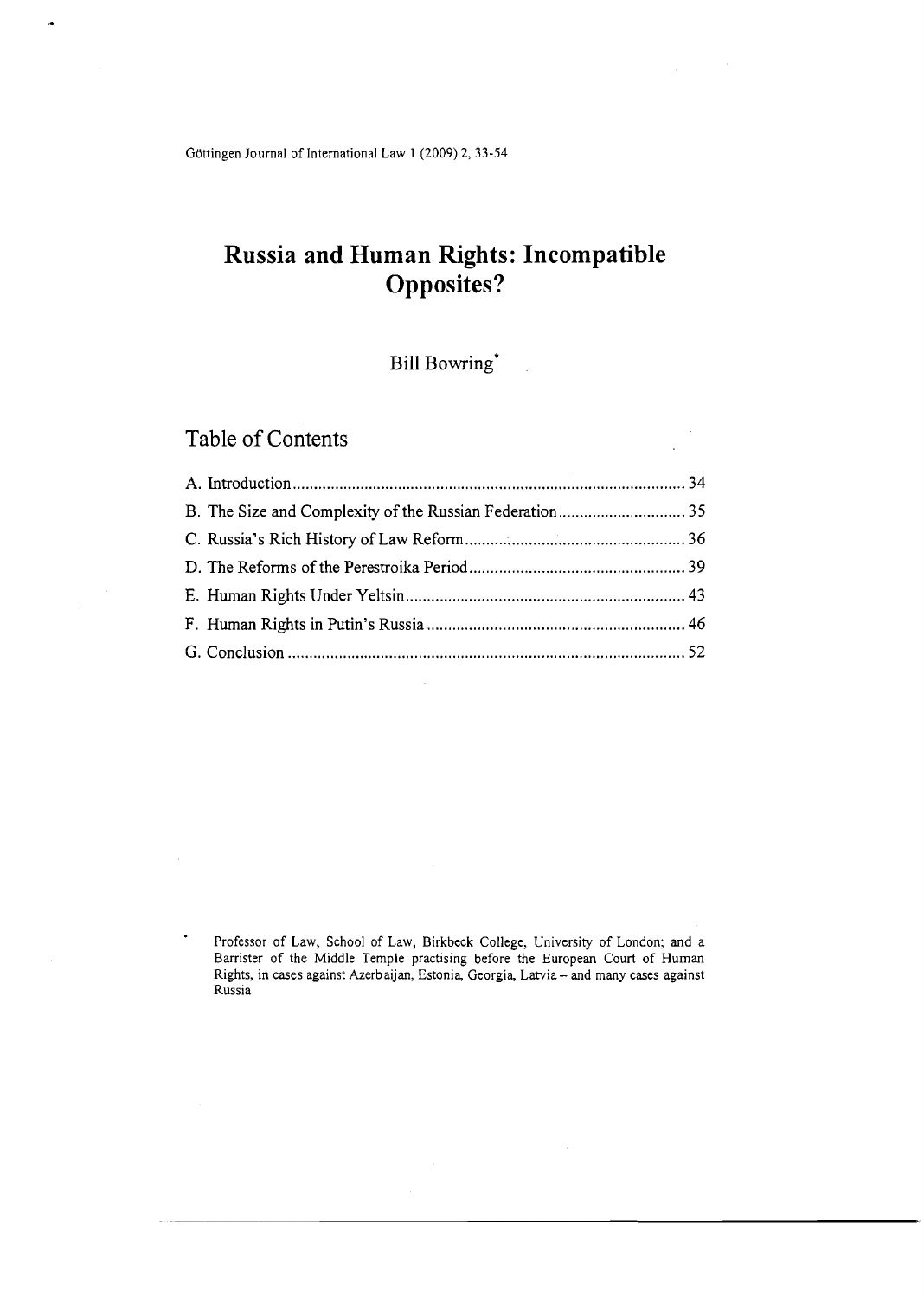#### **A.** Introduction

Since the end of the Cold War and the collapse of the USSR in late 1991, Russia appeared from time to time to have made giant strides in the direction of full implementation of the rule of law, multi-party democracy, and protection of individual human rights. That is, there has been a serious engagement in the course of the last 20 years with the "three pillars" of the Council of Europe, which Russia joined in 1996, followed by ratification of the European Convention on Human Rights in 1998. The Russian Constitution of 1993, despite the controversial circumstances in which it was adopted, has stood the test of time; its democratic aspirations are beyond question.

But the same period has been scarred by a series of largely selfinflicted humanitarian disasters. The Case of the Communist Party, which took up so much of the time of the new Constitutional Court in 1992, its first full year, ended in a meaningless compromise.' In 1993 President Yeltsin stormed the Parliament (the Supreme Soviet) as it sat in the White House, tore up the existing constitution, and suspended the Constitutional Court, which dared to declare his actions unconstitutional. From 1994 to 1997, Russia was wracked by the First Chechen War, which ended in the Russian Federation's defeat by one of its smaller subjects, and Chechnya's de facto independence for two years. In 1999 the newly appointed Prime Minister, Vladimir Putin, decided to take revenge, and the Second Chechen War, which started in late 1999, led to extraordinary bloodshed and destruction, and to a continuing series of severe judgments against Russia in the European Court of Human Rights.<sup>2</sup> In 2003 then President Putin oversaw the arrest of Mikhail Khodorkovsky, his trial and imprisonment, and the break-up and state seizure of the most successful business in Russia, the YUKOS oil company.

A pessimistic view is well-founded. There has now been a flood of judgments against Russia concerning  $Chechnya<sup>3</sup>$  And as I explore later in

 $\mathbf{I}$ J. Henderson, 'Making a Drama out of a Crisis: The Russian Constitutional Court and the Case of the Communist Party of the Soviet Union', 19 *King's College Law Jour-*

*nal* (2008) 3, 489-506. '' *nal* (2008) 3, 489-506. '' P. Leach, 'The Chechen Conflict: Analysing the Oversight of the European Court of Human Rights', *European Human Rights Law Review* (2008) 6,732-761.

 $\overline{\mathbf{3}}$ The author has assisted the applicants in many of these cases, through the European Human Rights Advocacy Centre (EHRAC), which, in partnership with the Russian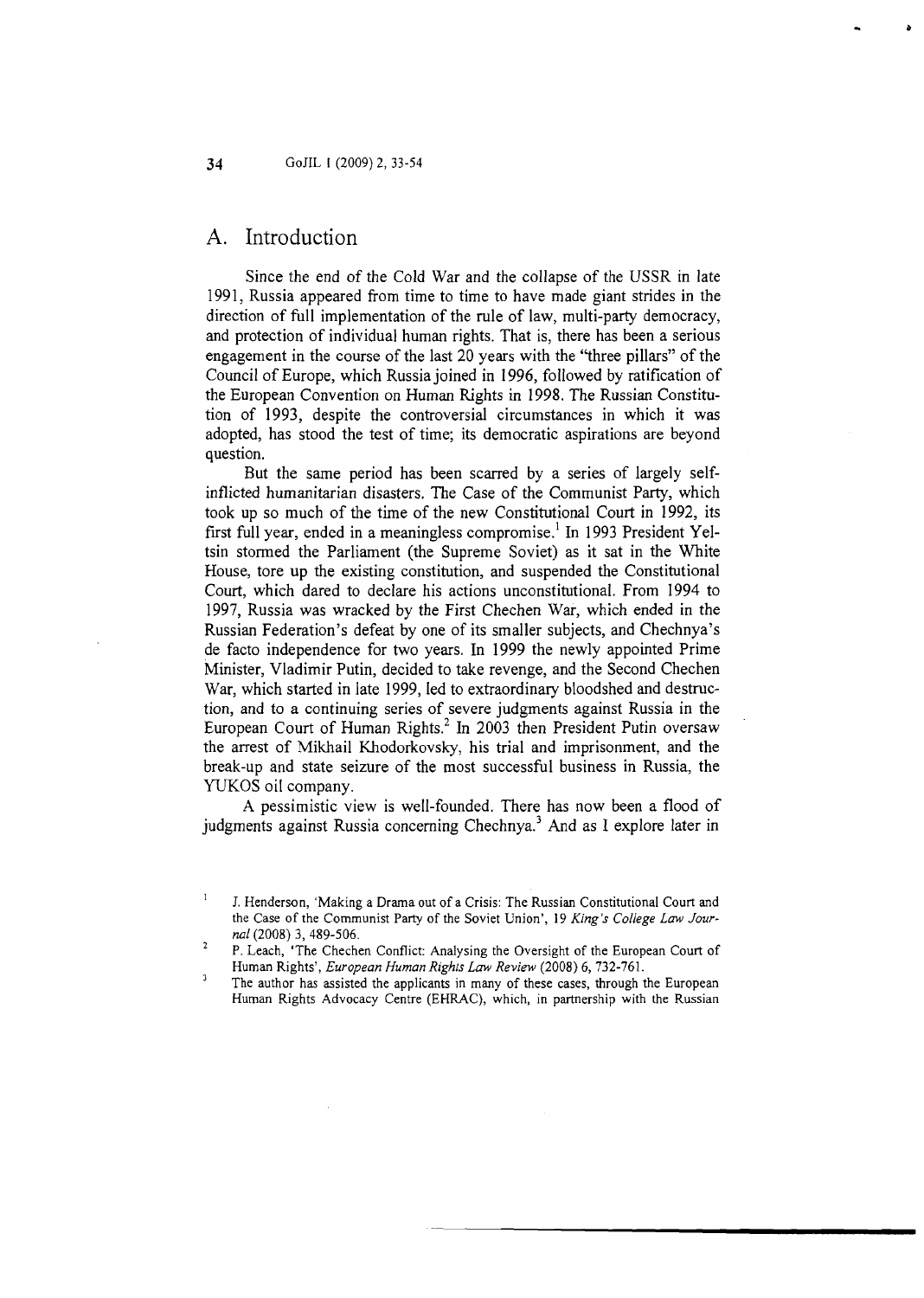this article, relations between Russia and the Council of Europe are practically at breaking-point.

Does this mean that the human rights experiment in Russia has failed, indeed that it was bound to fail?

On the contrary: the thesis of this article is that Russia has, like all its European neighbours, a long and complex relationship with human rights  $$ and with the rule of law and judicial independence, which are its essential underpinning.

I give two examples at this point. First, serfdom, krepostnoye pravo, was abolished in Russia in 1861. Slavery was finally abolished in the USA in 1866 - the American Anti-Slavery Society was founded in 1833.<sup>4</sup> Jury trial has since 2002 been available in all of Russia's 83 regions, except Chechnya. This is not an innovation forced on Russia after defeat in the Cold War. It is the restoration of an effective system of jury trial for all serious criminal cases, presided over by independent judges, which existed in Russia from 1864 to 1917. Jury trial was introduced in a number of Western European countries at about the same time as in Russia, though it had been strongly advocated by leading law reformers from the late eighteenth century.

**Ln** order to answer my questions, I start with the extraordinarily complex nature of the Russia Federation. Second, I explore the little-known history of law reform in Russia. Third, I turn to the Gorbachev period and the attempts to institutionalise the rule of law, human rights and constitutional adjudication. Fourth, I engage with the dramatic developments of the Yeltsin period, including accession to the Council of Europe. Fifth, I analyse the fact that simultaneously with his brutal prosecution of the war in Chechnya, Putin, for the first three years of his first term as President, pushed through a number of dramatic legal reforms.

#### B. The Complexity of the Russian Federation

The Russian Federation is the largest and most complex in the world. When I wrote about this topic previously, in  $2000<sup>5</sup>$  it was composed of no

human rights NGO, Memorial, he founded in 2003; see www.londonmet.ac.uk/ehrac (last visited 23 March 2009).

See the African American Mosaic on the struggle of abolition and slavery, http://lcweb.loc.gov/exhibits/african/afam007.html (last visited 23 March 2009).

<sup>&</sup>lt;sup>5</sup>B. Bowring, 'Ancient Peoples and New Nations in the Russian Federation: Questions of Theory and Practice', in S. Tierney (ed.), *Accommodating National Identity: New Approaches in International and Domestic Law* (2000), 2 1 1-232.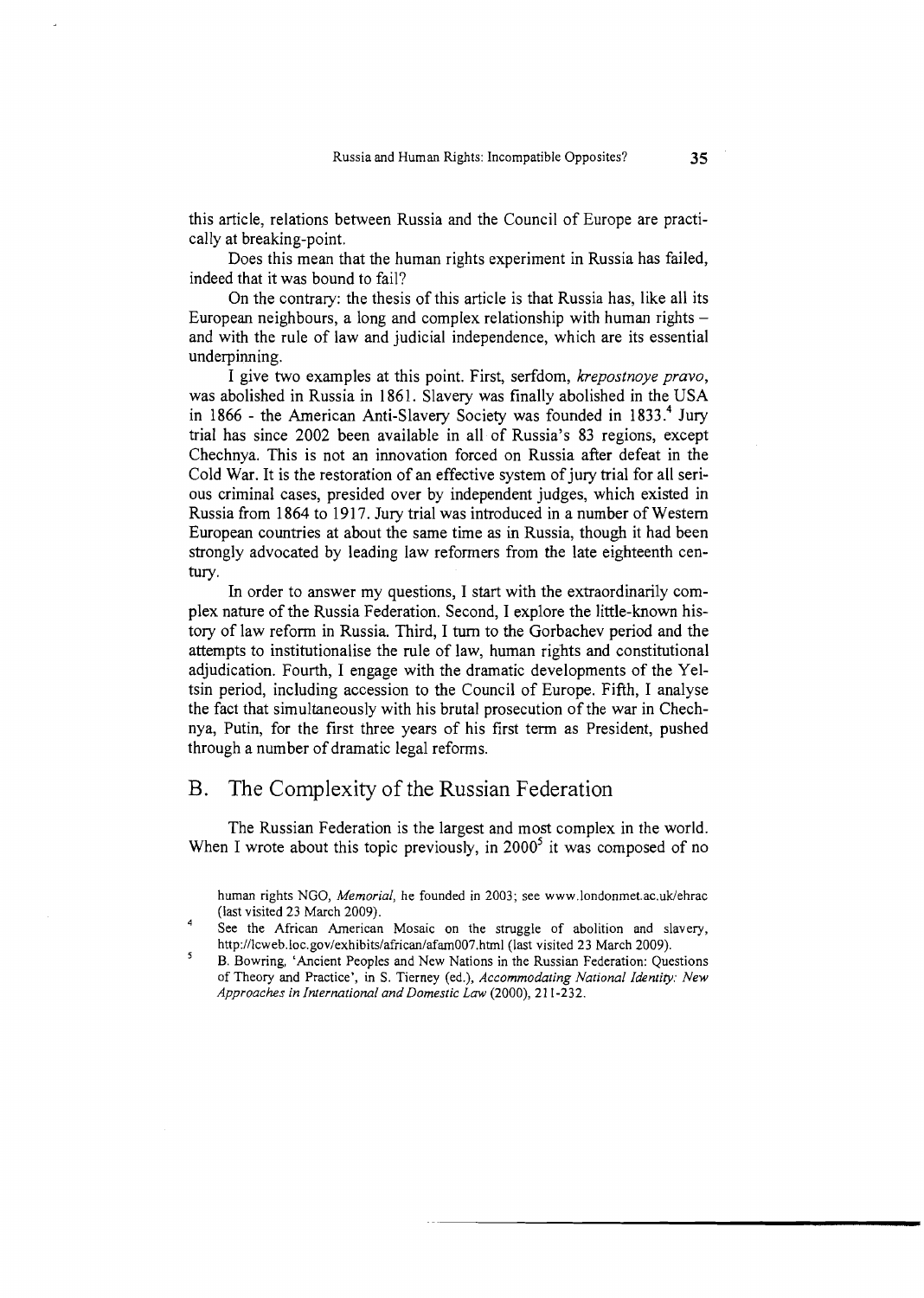less than 89 "subjects of the Federation". As of 1 March 2008, it has 83 subjects. The reason for this surprising "shrinking" are to be found in the Putin policy of centralisation, itself a potential cause for conflict.<sup>6</sup>

The subjects are as follows. First, and most significant from the point of view of human rights, Russia has 21 ethnic republics, the successors of the "autonomous republics" of the USSR, named after their "titular" people, with their own presidents, constitutions, and, in many cases, constitutional courts. There has been no reduction in the number of ethnic republics, not least because of the potential strength of their resistance. Next, there are **9**  enormous krais, a word often translated as "region", with their own appointed governors. **Ln** 2000 there were 6, with elected governors. The most numerous subjects of the Federation are the 46 oblasts, territorial formations inhabited primarily by ethnic Russians, also with governors, There were **49**  oblasts in 2000. The **4** "autonomous okrugs" are also ethnic formations, and reflect a relative concentration of the indigenous peoples which give them their name. There were 10 of these in 2000, and the six which have disappeared have been "united" with larger neighbours, often in very controversial circumstances. For all their formal constitutional equality under the 1993 Constitution, they were for the most part located within other formations (krais and oblasts), with consequences which will be explored later in this chapter. There is a Jewish autonomous oblast, located in the Russian Far East. Finally, two "cities of federal significance", Moscow and St Petersburg, are also subjects of the federation.

It is important to remember that of at least 150 nationalities in the Russian Federation, only 32 had their own territorial units<sup>7</sup>, including the Chechens. This number has now shrunk.

#### C. Russia's Rich History of Law Reform

The question is: what was there before? Was there a "legal culture" which was simply anathema to human rights? Was Russia simply the home of backwardness and despotism? Is it really the case that the Russians are condemned to catching up with the enlightened West from a position of le-

B. Bowring, 'The Russian Constitutional System: Complexity and Asymmetry', in M. Weller (ed.), *Asymmetrical Autonomy Settlements: Asymmetrical Constitutional*  Designs as a Means of Accommodating Ethnic Diversity (2009), forthcoming.

*D.* R. Kempton, 'The Republic of Sakha (Yakutia): The Evolution of Centre-Periphery Relations in the Russian Federation', 48 *Europe-Asia Studies* (1996) 4,587-6 13, 609.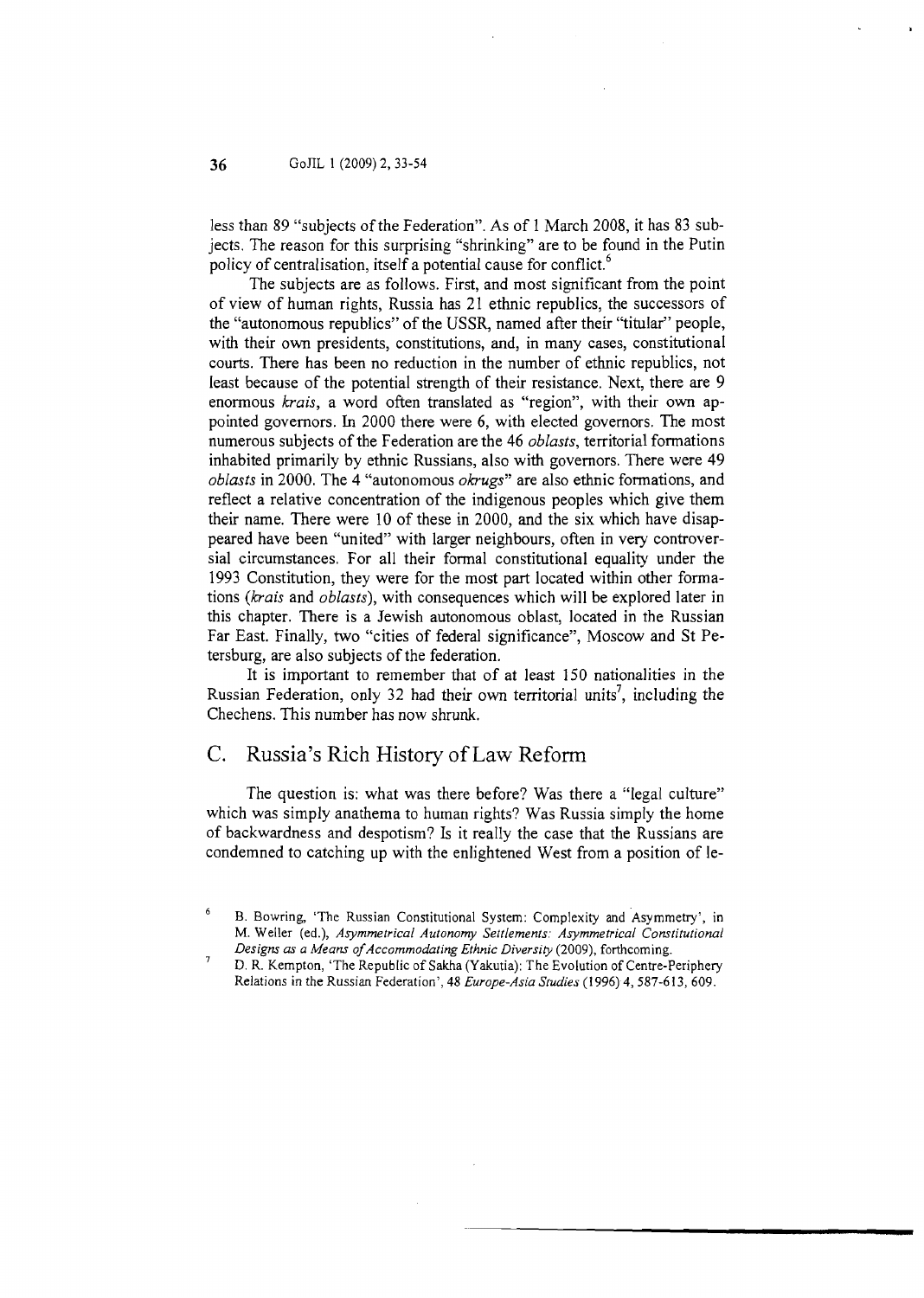gal barbarism? To answer these questions, a historical perspective is essential. What is frequently neglected is any recognition of Russia's own prerevolutionary traditions, especially the reforms of Tsar Alexander (Aleksandr) I1 (1855-1881).

These had deeper roots still. The history of Russian law reform began at a climactic time for the UK and for Western Europe, the 18th century with its bourgeois revolutions. This history also contains a surprise for most Western scholars. A current textbook, based on a course of lectures at Moscow State University,<sup>8</sup> points out that the first Russian professor of law, S. E. Desnitsky (1740-1789), was a product not so much of the French enlightenment, that is of Diderot. Voltaire and Rousseau, but of the Scottish enlightenment.

Desnitsky studied in Scotland, under Adam Smith and others, from 1761 to 1767, when he received a Doctorate of Civil and Church Law from the University of Glasgow. He awoke to the ideas of the Scottish Enlightenment, and especially the philosophy of David Hume, and as well as the Scottish emphasis on Roman Law traditions and principles - the focus of Alan Watson's pathbreaking work on legal transplants.<sup>9</sup> In 1768, on the basis of his lengthy researches in Scotland, Desnitsky sent the Empress Catherine I1 his "Remarks on the institutions of legislative, judicial and penitentiary powers in the Russian Empire" - however, his suggestions were entirely unacceptable, and the work was sent to the archives. Amongst other radical proposals, Desnitsky urged the abolition of serfdom. He survived Catherine's rejection of these ideas, and became a full professor of law in 1777, shortly after the Pugachev uprising. He published books introducing Russians to the ideas of Adam Smith and John Millar. At Catherine's own instruction, he translated into Russian volume 1 of Blackstone's Commentaries, and this was published in Moscow in 1780-3. His courses included the history of Russian law, Justinian's Pandects, and comparisons of Roman and Russian law.'' He died in the year of the French Revolution, and the Declaration of the Rights of Man and of the Citizen.

It should be noted that Desnitsky did not undertake a simple transmission of some already existing Western liberalism to Russia. The period of

**<sup>8</sup>**N. M. Azarkin, *Istoriya yuridicheskoi mysli Rossii: kurs lektsii (History of Legal Thought in Russia: Course of Lectures*) (1999).<br>A. Watson, *Legal Transplants: An Approach to Comparative Law* (1993).

A. Watson, *Legal Transplants: An Approach to Comparative Law (1993).* **I0** W. Butler, *Russian Law, (1999),* 24-25, and 52-53; see also A. Brown, 'The Father of Russian Jurisprudence: The Legal Thought of S. E. Desnitskii', in W. Butler (ed.), *Russian Law: Historical and Political Perspectives (1 977), 1 17-1* 4 *1.*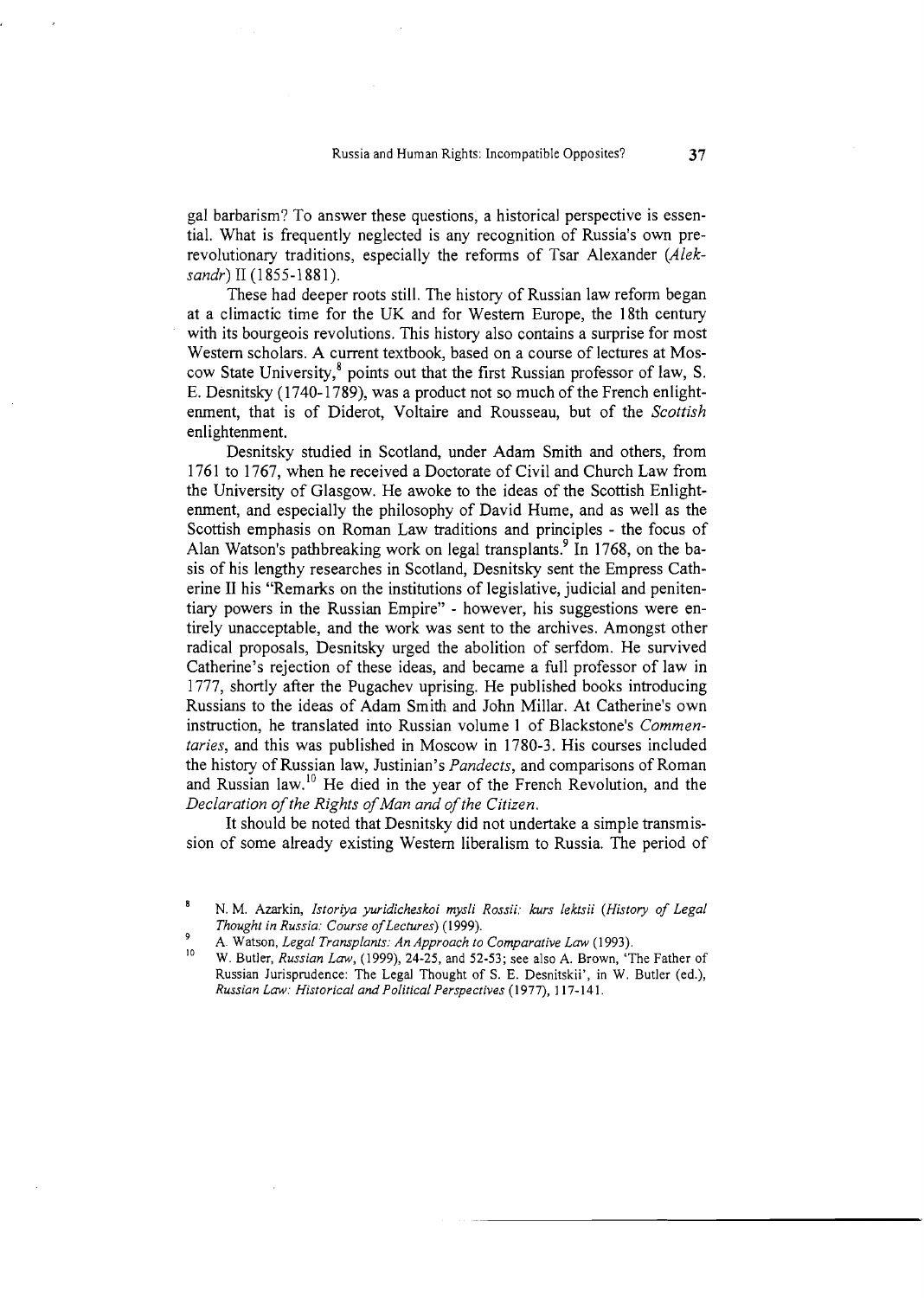his work was as much the period of the revolt of reason against autocracy in England as in Russia. Desnitsky was born only a few years after Thomas  $Paine.$ <sup> $11$ </sup>

Thus, that there is a distinctively Russian tradition of thought and argument about human rights,<sup>12</sup> Russia's defeat by England and France in the Crimean War was the necessary stimulus to reform. Starting with the revolutionary Law on Emancipation of the Serfs in 1861, Alexander's reforms culminated in the Laws of 20 November 1864.<sup>13</sup> The new Laws introduced a truly adversarial criminal justice procedure, and made trial by jury obligatory in criminal proceedings. Judges were given the opportunity to establish real independence, in part by freeing them of the duty to gather evidence, and enabling them to act as a free umpire between the parties. The Prokuracy lost its powers of "general review of legality", and became a state prosecutor on the Western model. The institution of Justices of the Peace was introduced. It is ironical that the Bolsheviks reinstated the pre-reform model of the prokuracy.

Indeed, as Samuel Kucherov wrote in 1953: "Between 1864 and 1906, Russia offered the example of a state unique in political history, where the judicial power was based on democratic principles, whereas the legislature and executive powers remained completely autocratic."<sup>14</sup> A collection on jury trial in Russia contains an extensive memoir by one of the most distinguished judges of the period, A. F. Koni.<sup>15</sup> Moreover, it also reproduces the advocates' speeches and judicial summings-up in some of the most famous trials, for example the trial in 1878 of Vera Zasulich, charged with the attempted murder of the governor of St Petersburg, Trepov, whom she had

- $11$  Paine left England for the American colonies in 1774, and began writing his extraordinarily influential *Common Sense* in 1775. Its publication in I776 **was** a sensation, selling at least 100,000 copies in that year alone. Its content was entirely unacceptable to the English ruling elite. His *Rights of Man* appeared in 1791, and he was forced to leave England, remaining in France for 10 years - he was imprisoned in 1793 after war broke out between England and France.
- $12$ B. Bowring, 'Rejected Organs? The Efficacy of Legal Transplantation, and the Ends of Human Rights in the Russian Federation', in E. Orucu (ed.), *Judicial Comparativism in Human Rights Cases* (2003), 159-182.
- **<sup>13</sup>**0. I Chistyakov & T. E Novitskaya (eds), *Reformi Aleksandr II (Reforms of Aleksandr 11')* (1998).
- **14**  S. Kucherov, 'Courts, Lawyers and Trials under the Last Three Tsars (1953)', 304- 305, in Z. Zile, *Ideas and Forces in Soviet Legal History: a Reader on the Soviet State* and Law (1992) 31.
- **I5** S. Kazantsev, *Sud Prisyazhnikh v Rossii: Gromkiye Ugolovniye Protsessi (Trial by Jury in Russia: Great Criminal Trials)* (1991).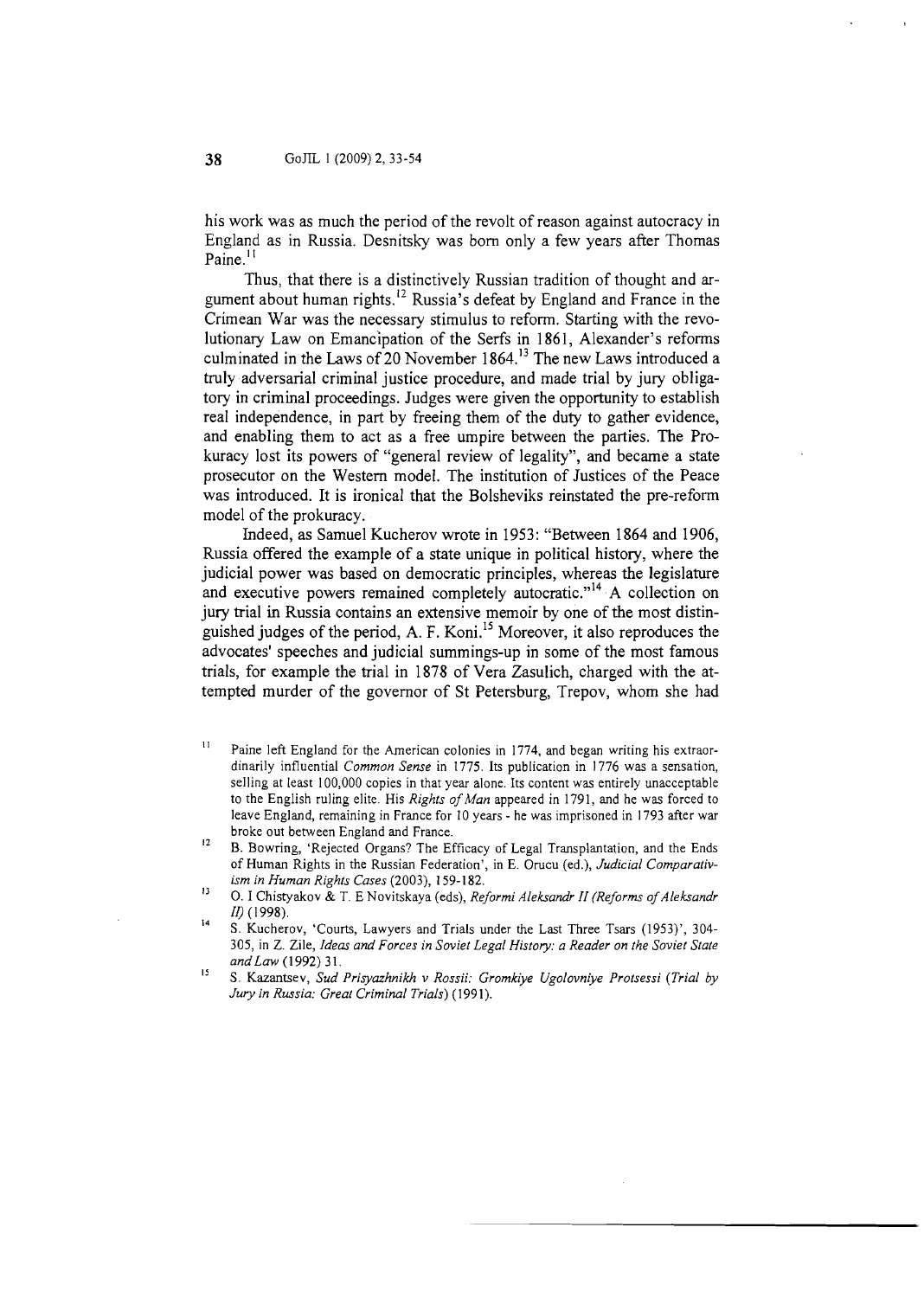shot in broad daylight and before witnesses. Koni, who was presiding judge, refused to be pressured by the authorities, and Zasulich was acquitted, a verdict which was respected by the authorities.

Despite the reactionary policies pursued by Alexander I11 and Nikolai 11, the essence of these reforms continued until the Bolshevik Revolution.

#### D. The Reforms of the Perestrokia Period

It would be inaccurate to say that the USSR had no place for human rights.16 Stalin's Constitution, approved on 5 December 1936, shortly after the USSR joined the League of Nations in September 1934, contained paper guarantees of a number of fundamental rights. However, as Vyshinsky, the prosecutor of the notorious Moscow trials pointed out:

Proletarian declarations of rights frankly manifest their class essence, reflecting nothing of the desire of bourgeois declarations to shade off and mask the class character of the rights they proclaim.<sup>17</sup>

Nikolai Bukharin, the best-known member of the drafting Commission, who later boasted that he had written the text from the first word to the last, believed that the Constitution would be implemented. But he was himself a victim of the Great Purge, and was executed in 1938 after a show trial.

The Brezhnev USSR Constitution of 1977 (which provided the model for the 1978 Constitutions of the Russian Federation (RSFSR) and the Union Republics) contained Chapter 7, entitled "Basic Rights, Freedoms and Obligations of the Citizens of the USSR". It should not be surprising that social and economic rights were given priority, and were, indeed, delivered by the Communist state. These were the right to work (Art. 40), the right to leisure (Art. 4 I), the right to health care (Art. 42), the right to social security (Art. 43), the right to housing (Art. 44), the right to education (Art. 45), and the right to use the achievements of culture (Art. 46). It is generally recognised that the USSR provided first rate free education and health care; and every Soviet town had its art gallery, theatre and concert hall. The constitutional guarantee and genuine implementation of these rights was perhaps the main source of legitimacy of the Soviet state, and the reason it was not over-

<sup>&</sup>lt;sup>16</sup> B. Bowring, 'Human Rights in Russia: Discourse of Emancipation or only a Mirage?', in *Istvan Pogary* (ed.), *Human Rights in Eastern Europe* (1995), 87-109, at 96-97. **<sup>17</sup>**A. Vyshinsky, *The* Law *of the Soviet State* (1948), 554.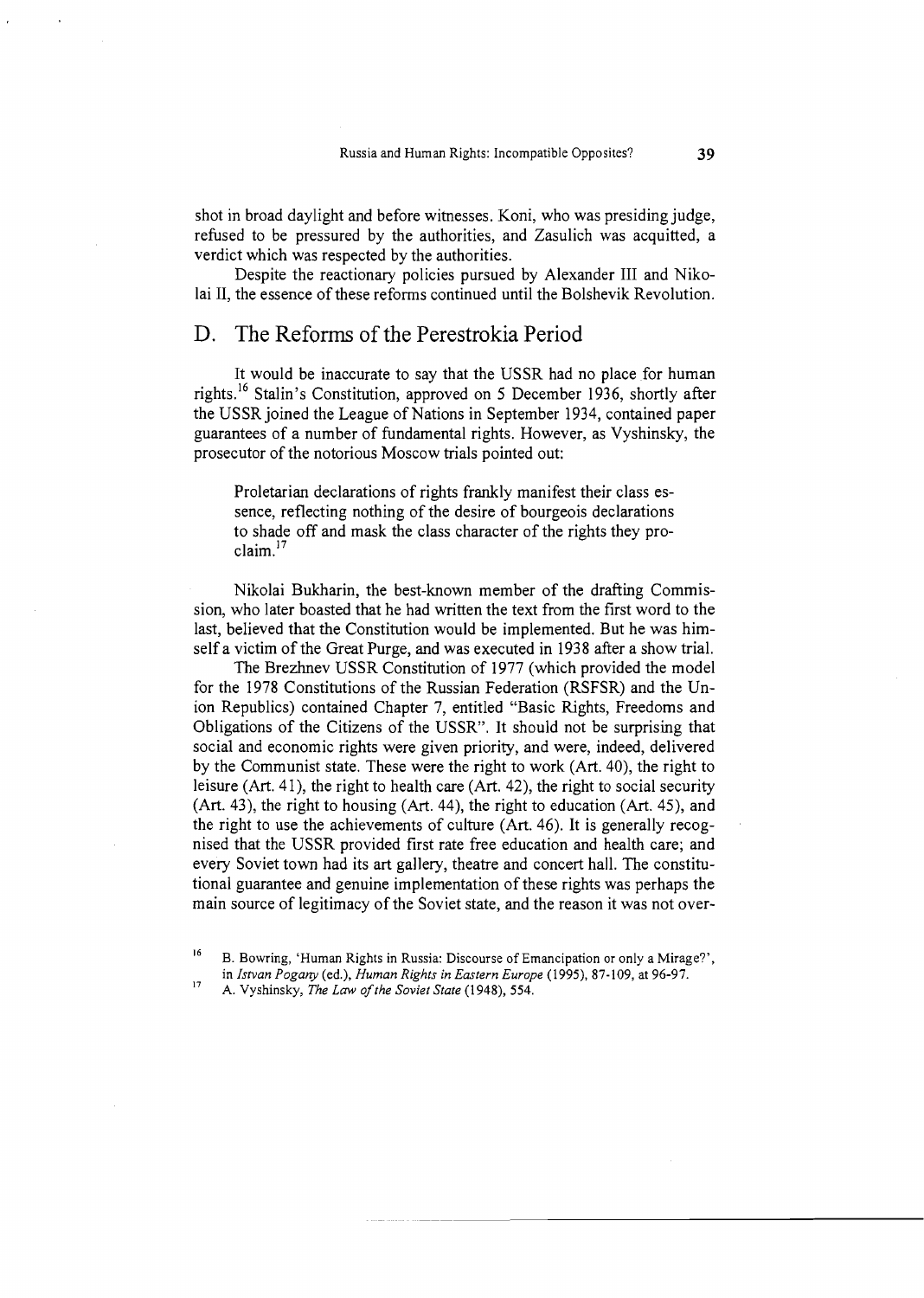thrown, but collapsed, after its ideals had rotted away. Political and personal rights, which followed, were hedged about with phrases such as "in accordance with the interests of the people and in order to strengthen and develop the socialist system" (Art. 50, freedom of speech, of the press, and of assembly and meetings), so as to be meaningless in practice.

At an early stage, transition to a "law-governed state" was seen, by Gorbachev<sup>18</sup> (1988) and others, to be inextricably connected to the creation of a mechanism for constitutional adjudication.<sup>19</sup> In the words of Sergei Pashin, who drafted the Law of 6 May 1991 "On the Constitutional Court of the RSFSR": "A Constitutional Court is an organ which is unknown to the state structure of Russia during the whole course of its existence."<sup>20</sup>

The first step therefore was the creation of the Committee for Constitutional Supervision, the CCS. $^{21}$  Although such a body was first proposed by academics in 1977, there was no legislation until December 1988, when the CCS was founded "with the goal of guaranteeing the strictest correspondence of laws and Government decrees with the Constitution of the USSR".<sup>22</sup> It started work in April 1990, and was dissolved, together with the other supreme organs of the Union, and the USSR itself, in December 1991.

The CCS worked within a context of much greater respect for international human rights norms than previously. On 10 February 1989 the Presidium of the Supreme Soviet passed a Decree recognising the compulsory jurisdiction of the UN's International Court of Justice with respect to six

**<sup>19</sup>**A. Yakovlev, 'The Political Philosophy of Perestroika', in A Aganbegy an, *Perestroika Annual (1988); V.* Kudryavtsev, 'Towards a Socialist Rule of Law State', in *A.* Aganbegyan, *Perestroika Annual (1988); A.* Vaksberg, 'Legal Reforms and Basic Principles', in A. Brumberg, *Chronicle of a Revolution: A Western-Soviet Inquiry into Perestroika (1990);* B. Kazaimirchuk, 'On Constitutional Supervision in the USSR', in W. Butler (ed.), *Perestroika and the Rule of Law: Anglo-Soviet and Soviet Perspec-*

- <sup>21</sup> A full account of the CCS and of the early days of the Russian Constitutional Court may be found in H. Hausmaniger, 'The Committee of Constitutional Supervision of the USSR', 23 Cornell International Law Journal (1990), 287-322; and H. Hausmaniger, 'From the Soviet Committee of Constitutional Supervision to the Russian Consti-
- tutional Court' *25 Cornell International Law Journal (1992) 305-337.* **<sup>22</sup>**Materials of the XIX All-Union Conference of the CPSU, Moscow *1988, 146.*

<sup>&</sup>lt;sup>18</sup>M. Gorbachev, *Perestroika i Novoye Mishleniye dlya Nashei Strany i dlya vsevo Mira (Perestroika and New Thinking for our Country andfor the Whole World) (1 987).* 

*tives* (1991).<br>S. Pashin, *Kak obratitsya v konstitutsionni sud Rossii (How to apply to the Russian Constitutional Court) (1992).*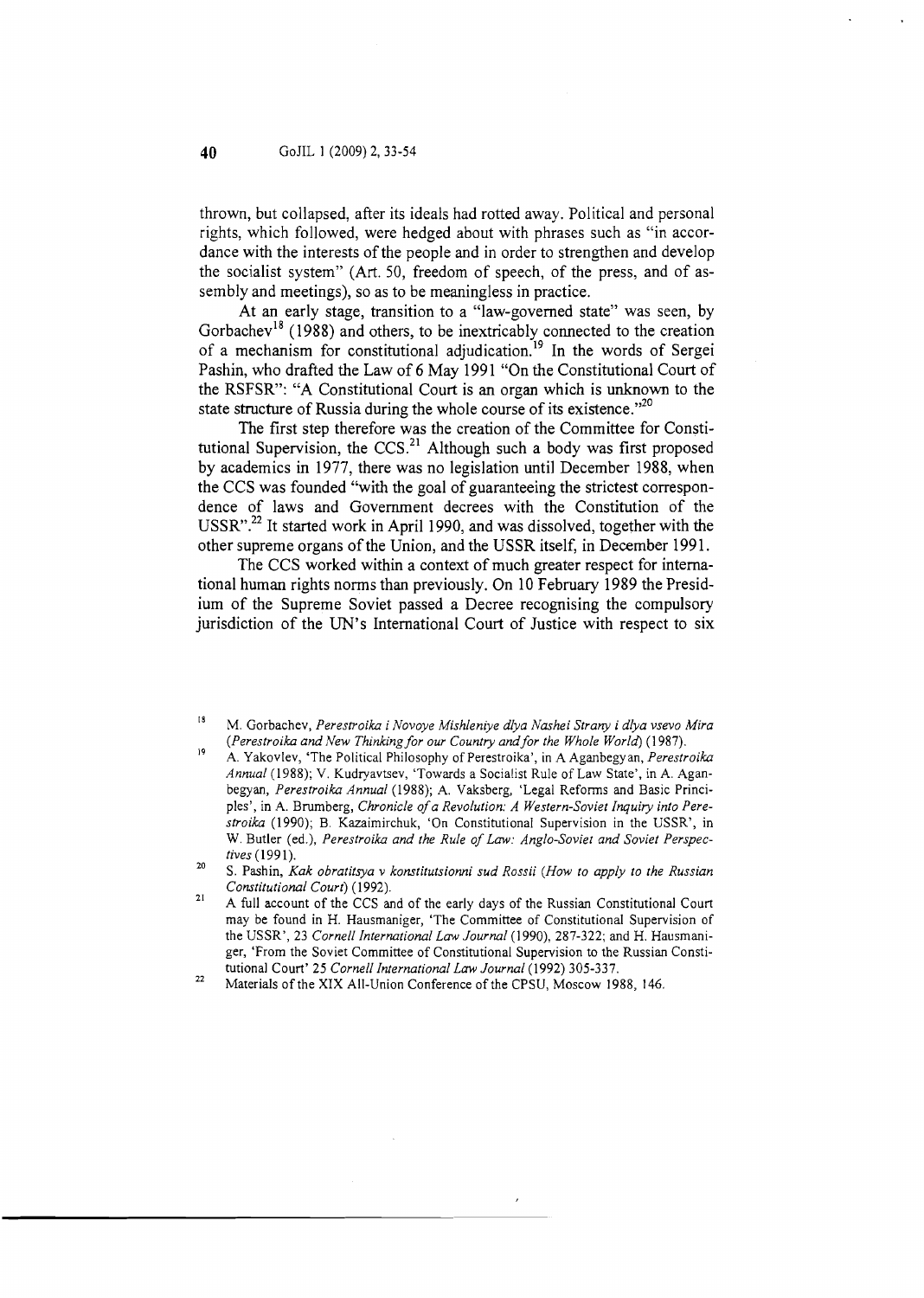UN human rights convention.<sup>23</sup> Schweisfurth commented that "this move marked a positive shift in the previously negative attitude of the Soviet Union towards the principle judicial organ of the United Nations".<sup>24</sup>

He saw, rightly I think, these developments as exemplifying a farewell to the traditional strict positivistic approach to human rights.<sup>25</sup> The USSR had always ratified UN human rights treaties, but with no intention that they should apply within the Soviet Union, much less that there should be the possibility of interference in internal affairs.

During its short existence the CCS heard 29 cases. Some of these were of considerable significance, demonstrating the seriousness with which the CCS took human rights. Here are a few examples.

First, in the *Unpublished Laws Case* of 29 November 1990 the CCS ruled that all unpublished USSR regulations (there were many such 'secret' laws) violated international human rights standards and would lose their force unless published within three months.26 Second, in the *Right to Defence Counsel Case,* the CCS (petitioned by the Union of Advocates), decided that the USSR law of 10 April 1990 on reforms to the criminal law, which restricted the right to defence counsel, violated both the Constitution and international standards. Third, in the *Ratification of the Optional Protocol Case, (4* April 1991), in a move which put the USSR ahead of the LK and the US, the CCS requested the Supreme Soviet to secure ratification by the USSR of the First Optional Protocol to the UN *International Covenant on Civil and Political Rights* (ICCPR). 27 The USSR had ratified the ICCPR  $-$  in 1973  $-$  but not the Protocol, which enables individual complaint to the UN's Human Rights Committee by a person complaining of a violation. There was a commendably prompt and positive response. On 5 July 1991

- tion on the Elimination of Discrimination Against Women. **<sup>24</sup>**T. Schweisfurth, 'The Acceptance by the Soviet Union of the Compulsory Jurisdiction of the ICJ for Six Human Rights Conventions', *European Journal of International*  Law (1990) 2, 110, 111.
- <sup>25</sup>B. Bowring, 'Positivism versus Self-determination: The Contradictions of Soviet International Law', in S. Marks (ed.), *International Law on the Left: Re-examining*
- *Marxist Legacies* (2008), 133-1 *68.* **<sup>26</sup>***Vedomosti Syezda Narodnikh Deputatov SSSR i Verkhovnovo Sovyeta SSSR,* <sup>1990</sup>
- No.50, 1080. **<sup>27</sup>***VSND SSSR* ibid, 1991 No.17, 502; see also *Sovyetskaya Iustitsiya I* 23 December 1991, 17.

**<sup>23</sup>**Reported in 4 *Interights Bulletin* (1989) 3: the treaties were the 1948 Genocide Convention; the 1984 Convention Against Torture: the 1949 Convention for the Suppression of Traffic of Persons; the 1952 Convention on the Political Rights of Women; the 1965 Convention on the Elimination of Racial Discrimination; and the 1979 Conven-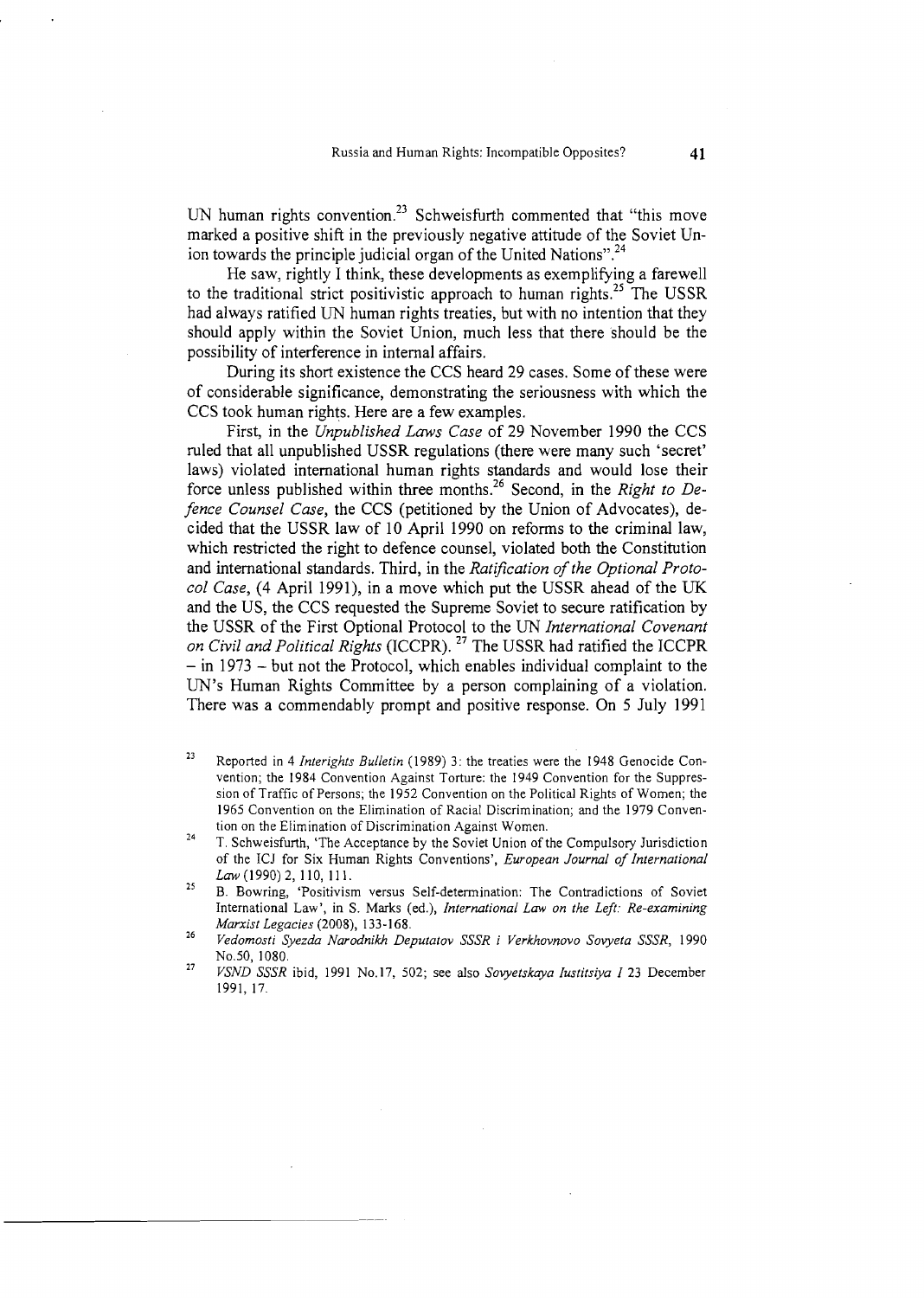the Supreme Soviet adopted two Resolutions acceding to the Optional protocol and recognising the jurisdiction of the HRC.<sup>28</sup> Fourth, in the Dismissal on Attainment of Pensionable Age Case, the CCS considered the USSR Presidium Decree amending labour law by adding as a ground for termination by the employer "attainment by the worker of pensionable age with entitlement to old age pension". The CCS declared:

"The rights and freedoms granted to citizens in carrying out any form of activity in the field of work and occupation not forbidden by law form a most important part of human rights, and indicate the level of social protection attained in a society. In a law-governed state every human must be guaranteed equality of opportunity in the possession and use of these rights [. . .] The principle of equality before the law is enshrined in the Constitution, in statutes, and in international legal acts on human rights and freedoms [...] and its main guarantee is the prohibition of discrimination."<sup>29</sup>

Finally, there was the Residence Permit Case of 11 October 1991, where the CCS decided that *propiska*, the Soviet system of registration, plainly contradicted that rights freely to move around and to choose one's place of residence, which is to be found in several international human rights treaties, but was not then part of the Soviet Constitution. This is an issue which has continued to exercise the Constitutional Court of the Russian Federation.

Savitskii believed that the role of the CCS "was a secondary one and amounted to the publication of a number of purely symbolic 'conclusions' that were binding on no-one".<sup>30</sup> I disagree. Indeed, in the view of Van Den Berg, the work of the CCS "in the field of human rights on the whole was positive"; it was not an illogical institution; he considered that "[i]n fact it had much more power than most constitutional courts in the world  $[\dots]^n$ <sup>31</sup>

<sup>&</sup>lt;sup>28</sup> *Vedomosti SSSR*, 1991 No.29, 842, 843.<br><sup>29</sup> *Vedomosti SSSR*, 1991 No.17, 501.<br><sup>30</sup> V. Savitskii, 'Will there be a judicial power in the new Russia?', 19 *Review of Central and East European Law* (1993) 6, 639-660, 651.

**<sup>3</sup>**<sup>1</sup>G. Van Den Berg, **'Human** Rights in the Legislation and the Draft Constitution of the Russian Federation', 18 *Review of Central and East European Law* (1992), 197-251, 206,207.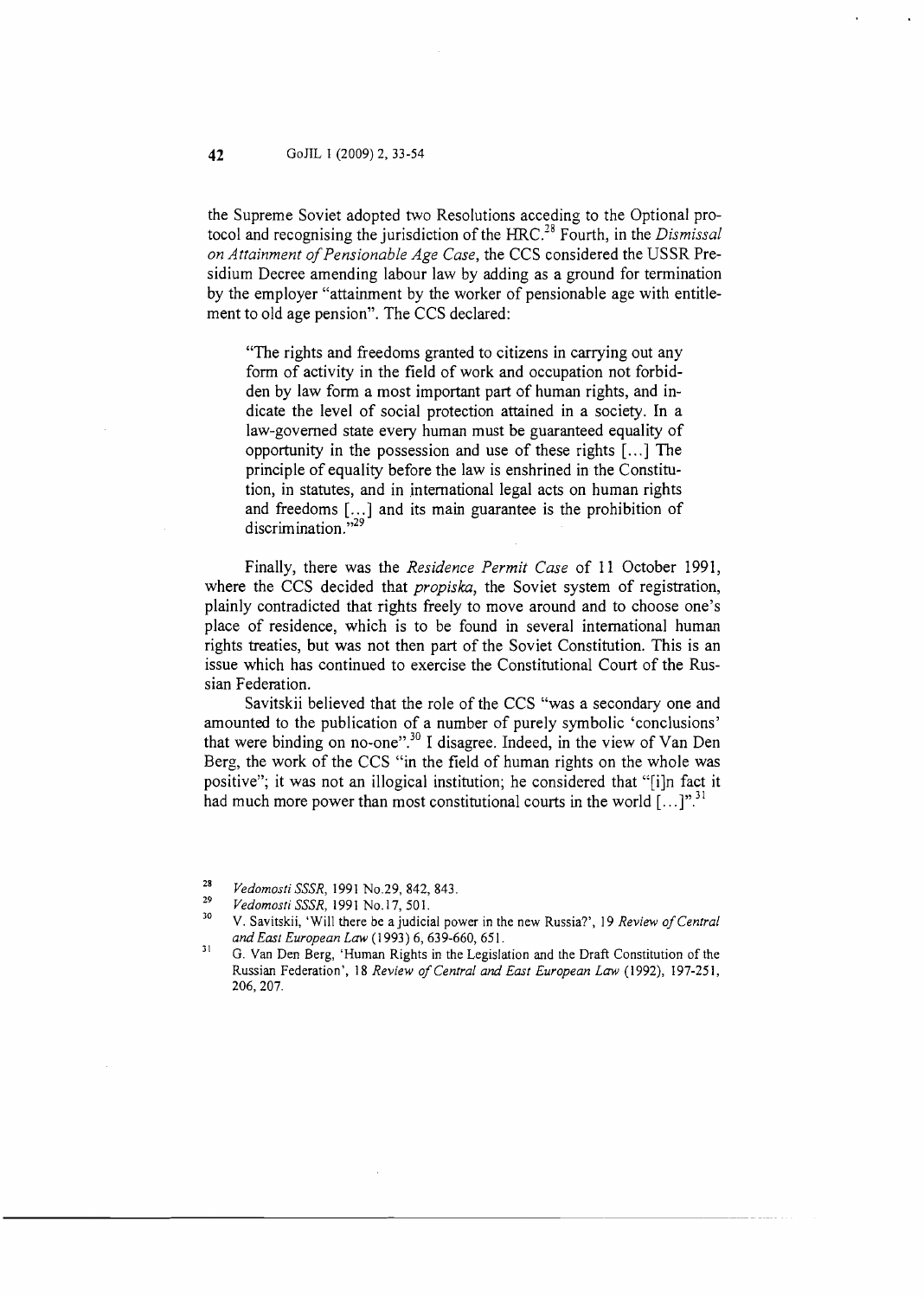And on *5* September 1991 the USSR adopted a *Declaration of the Rights and Freedoms of Man,* followed by the *Declaration of Rights and Freedoms of the Person and Citizen* adopted by the Russian Federation on *5*  September 1991. This was then incorporated into the 1978 Constitution of the Russian Federation.

#### E. Human Rights under Yeltsin

There can be no question of the importance for the Russian Federation of its accession to the Council of Europe on 28 February 1996, or its ratification of the European Convention of Human Rights on 5 May 1998<sup>32</sup>. To many observers, the Council of Europe's invitation to Russia, and the political decisions to accede and to ratify, were a great surprise.<sup>33</sup> The USSR had considered that the principles of state sovereignty and non-interference in internal affairs were the two cornerstones of international law, and it was a great surprise that even the Communists and nationalists in the Russian-parliarnent voted in favour. Yet Russia was now accepting an unprecedented degree of external supervision and intervention, with the prospect of compulsory judgments and the payment of large sums of compensation. It was perhaps even more surprising that the Council of Europe was prepared to accept Russia, given that the First Chechen War was in full swing.

The road to ratification was opened by the publication of the *Conception of Judicial Reform* ublished on 24 October 1991, after several years work, by Sergei Pashin<sup>34</sup>, Sergei Vitsin<sup>35</sup> and others, and the enactment on 22 November 1991 of the *Declaration of the Rights and Freedoms of the Person and Citizen* by the Supreme Soviet of the RSFSR. The Constitutional Court<sup>36</sup>, created as the USSR reached its death-throes, started work in January 1992, followed on 26 June 1992 by enactment of the Law "On the Status of Judges of the Russian Federation", on 27 April 1993 by enactment of the Law "On Complaining to Court About Activities and Decisions

<sup>&</sup>lt;sup>32</sup> The date of deposition of the Instrument of Ratification at Strasbourg.<br><sup>33</sup> See P. Permise, there is a consistent at a Group of France and

**<sup>33</sup>**See B. Bowring, 'Russia's Accession to the Council of Europe and Human Rights: Compliance or Cross-Purposes?', *6 European Human Rights Law Review (1997), 629; B.* Bowring, 'Russia's Accession to the Council of Europe and Human Rights: Four Years On', 4 *European Human Law Review (2000),* 362.

<sup>34</sup> His career is described below.

<sup>&</sup>lt;sup>35</sup> Now professor, indeed a general, in the University of the Ministry of the Interior, in Moscow.

**<sup>36</sup>**A. Trochev, *Judging Russia: Constitutional Court in Russian Politics, 1990-2006 (2008).*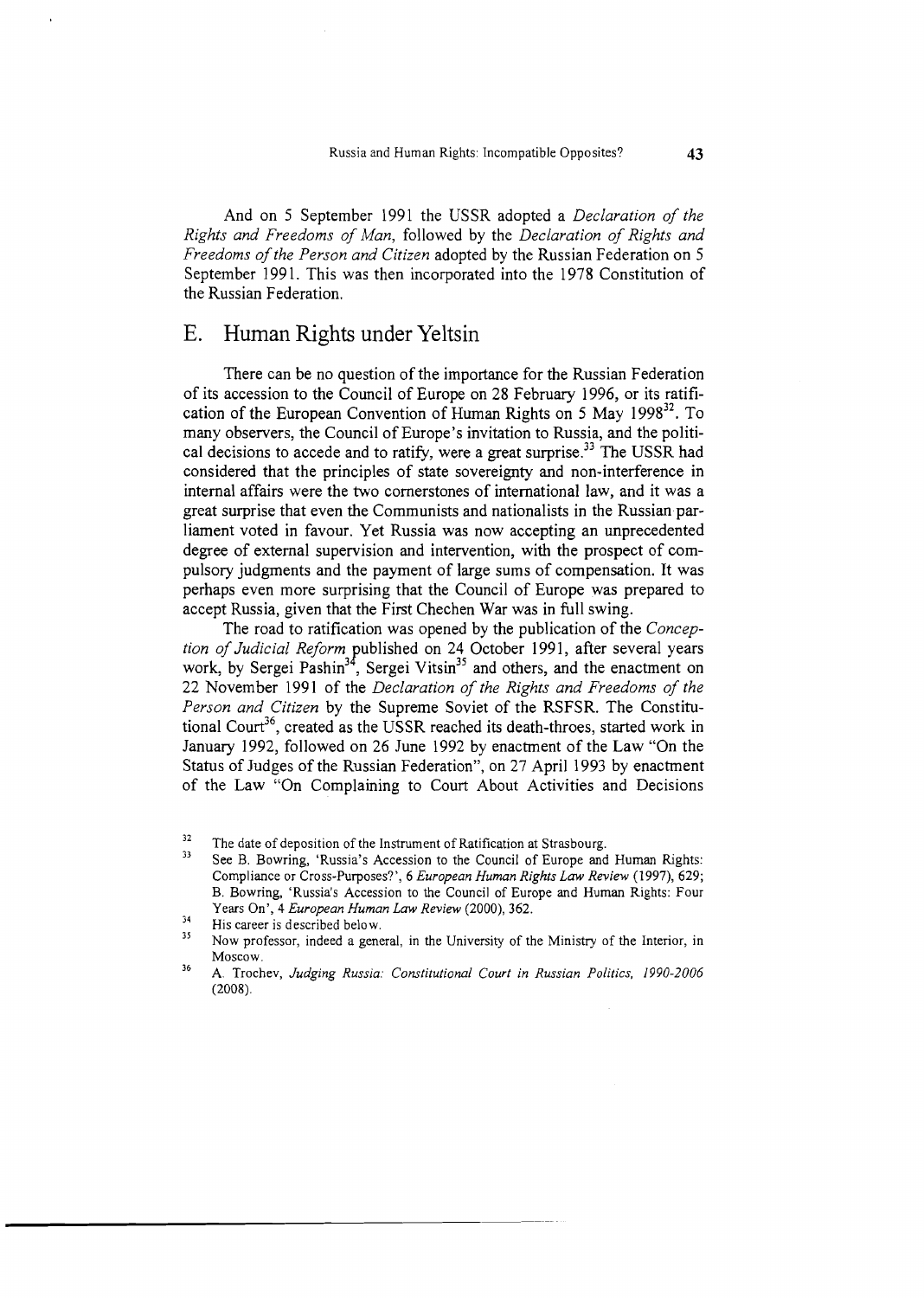which Violate the Rights and Freedoms of Citizens". On 16 July 1993 a great experiment, led by Sergei Pashin, began with enactment of the new Part X to the Criminal Procedural Code (UPK), which introduced jury trial, as an experiment, in nine Russian regions.<sup>37</sup>

The dissolution, by force, of the Supreme Soviet and suspension of the Constitutional Court in October 1993 appeared to throw the whole process of reform into doubt. But the new Constitution of the Russian Federation, adopted by (dubious) referendum on 12 December 1993, contained many human rights provisions taken straight from the ECHR and UN instruments. The Constitutional Court was revived on 24 June 1994, with a new Law which the judges themselves had drafted, and an increased complement of 19 judges. It was a positive omen that continuity was retained, with all the pre-1993 judges keeping their positions, including the controversial former Chairman - and now once again Chairman - Valerii Zorkin.

**An** initial test of the renewed Constitutional Court was presented by the First Chechen War. On 31 July 1995 the Constitutional Court of the Russian Federation delivered its decision on the constitutionality of President Yeltsin's decrees sending Federal forces into Chechnya.<sup>38</sup> The Court was obliged in particular to consider the consequences of Russia's participation in AP II.<sup>39</sup> As Gaeta pointed out<sup>40</sup>:

The Court determined that at the international level the provisions of Protocol I1 were binding on both parties to the armed conflict and that the actions of the Russian armed forces in the conduct of the Chechen conflict violated Russia's international obligations under Additional Protocol I1 to the 1949 Geneva Conventions. Nonetheless, the Court sought to excuse this

44

<sup>37</sup> For analysis of these developments see F. J. M. Feldbrugge; *Russian Law: The End of the Soviet System and the Role ofLaw* (1993); *G.* Smith; *Reforming the Russian Legal System* (1996); P. Solomon (ed.), *Reforming Justice in Russia, 1864-1996. Power, Culture, and the Limits of Legal Order* (1997); P. Solomon, 'Courts and Their Reform in Russian History', in P. Solomon (ed.), *Reforming Justice in Russia*, 1864-1996.<br>Power, Culture, and the Limits of Legal Order (1997), 3-20.

<sup>&</sup>lt;sup>38</sup> An unofficial English translation of this judgement was published by the European Commission for Democracy through Law (Venice Commission) of the Council of Europe, CDL-INF (96) 1.

<sup>&</sup>lt;sup>39</sup> The RF is a party to the 1949 Geneva Conventions. The Soviet Union ratified both the 1977 Additional Protocols on 29 September 1989 to become effective on 29 March 1990. The Russian Federation deposited a notification of continuation on 13 January 1992.

**<sup>40</sup>**  P. Gaeta, 'The Armed Conflict in Chechnya before the Russian Constitutional Court', 7 *European Journal oflnfernational Law* (1996), *563.*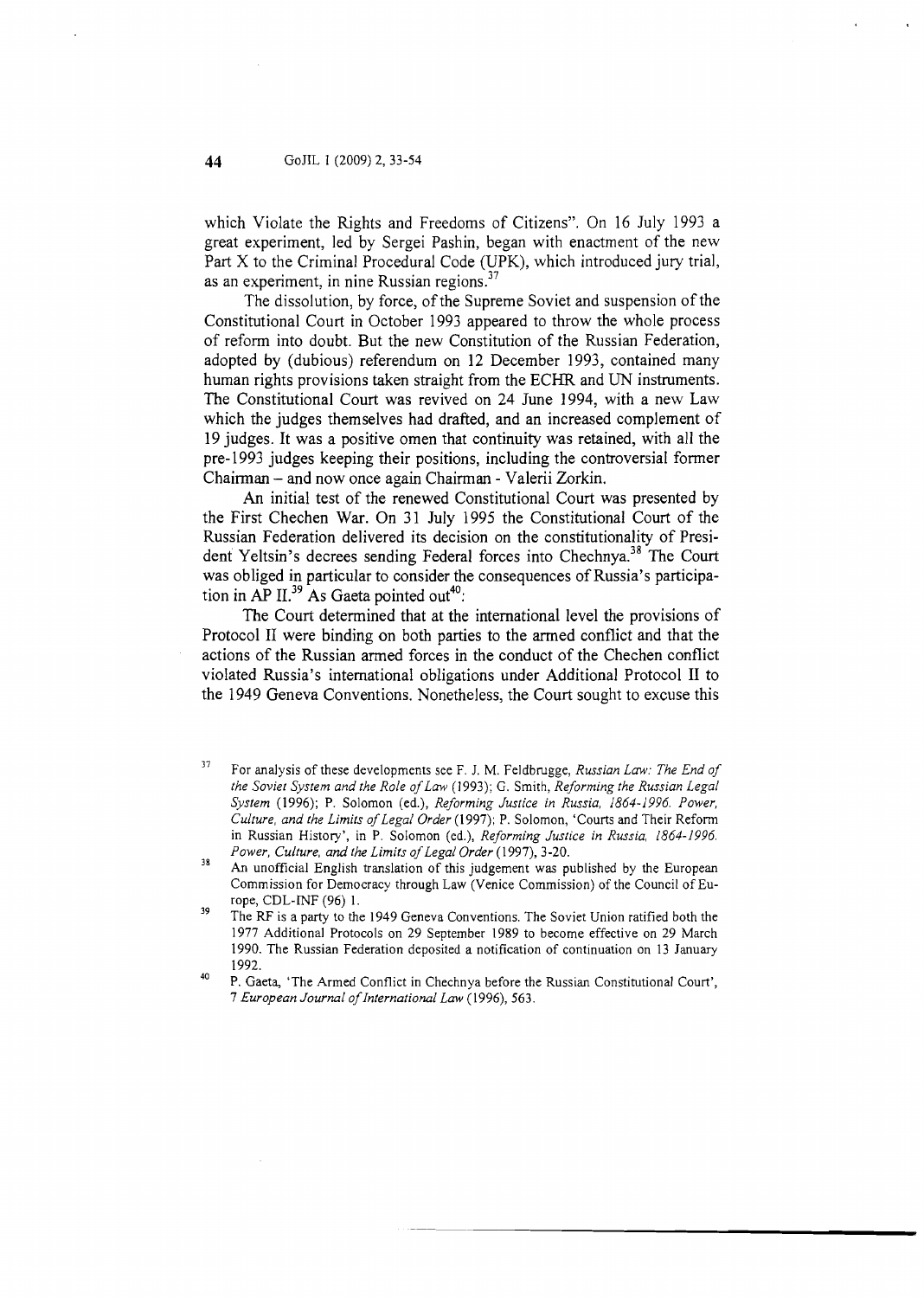non-compliance because Protocol I1 had not been incorporated into the Russian legal system.

Despite an order of the Court, incorporation has still not taken place. And Chechnya was de facto independent for two years, although it was not recognised by any state.

On 25 January 1996, despite the First Chechen War, and after fierce debate, the Parliamentary Assembly of the CoE (PACE) voted by a two thirds majority to admit Russia, and on 21 February 1996 the Russian State Duma approved, by 204 votes to  $18<sup>41</sup>$  Vladimir Lukin, then Chair of the Duma's International Affairs Committee, assured deputies that the benefits of Council membership would more than justify the Euro 12 m a year dues<sup>42</sup>. The upper house, the Federation Council, unanimously agreed.

When on 28 February 1996, the Russian Foreign Minister signed the European Convention on Human Rights (ECHR) and other CoE treaties, he did so pursuant to the long list of obligations accepted by Russia, set out in PACE Opinion 193(1996) of 25 January 1996.<sup>43</sup> In February 1998 the Duma once again voted overwhelmingly to ratify the ECHR, and it entered into force for Russia on 1 November 1998. In this way, Russia fulfilled one of the most important commitments which it made on accession to the CoE. Russia has satisfied most of its obligations, including the transfer of the penitentiary system from the Ministry of the Interior to the Ministry of Justice, in 1998, and enactment of new judicial procedural laws.

However, a very important obligation was:

"[ ...I to sign within one year and ratify within three years from the time of accession, Protocol No.6 to the European Convention on Human Rights on the abolition of the death penalty in time of peace, and to put into place a moratorium on executions with effect from the day of accession;"

Accordingly, on 16 May 1996 President Yeltsin issued a Decree ordering the government to present to the Duma within one month a law on ratification of Protocol 6, and on 2 August he announced an unofficial moratorium on executions. However, the Duma refused to ratify Protocol 6, and

**<sup>4&#</sup>x27;** Federal Law No.19 - F3. The text is set out in S. A. Glotov, *Pravo Soveta Evropi I* 

*Rossii [The Law ofthe Council ofEurope and Russia]* (1996), *11* 8. **<sup>42</sup>**S. Parish, *OMRI Daily Digest,* 22 February 1996. Lukin is now the Human Rights Ombudsman.

**<sup>43</sup>**See S. A. Glotov, *supra* note 41, 82-89.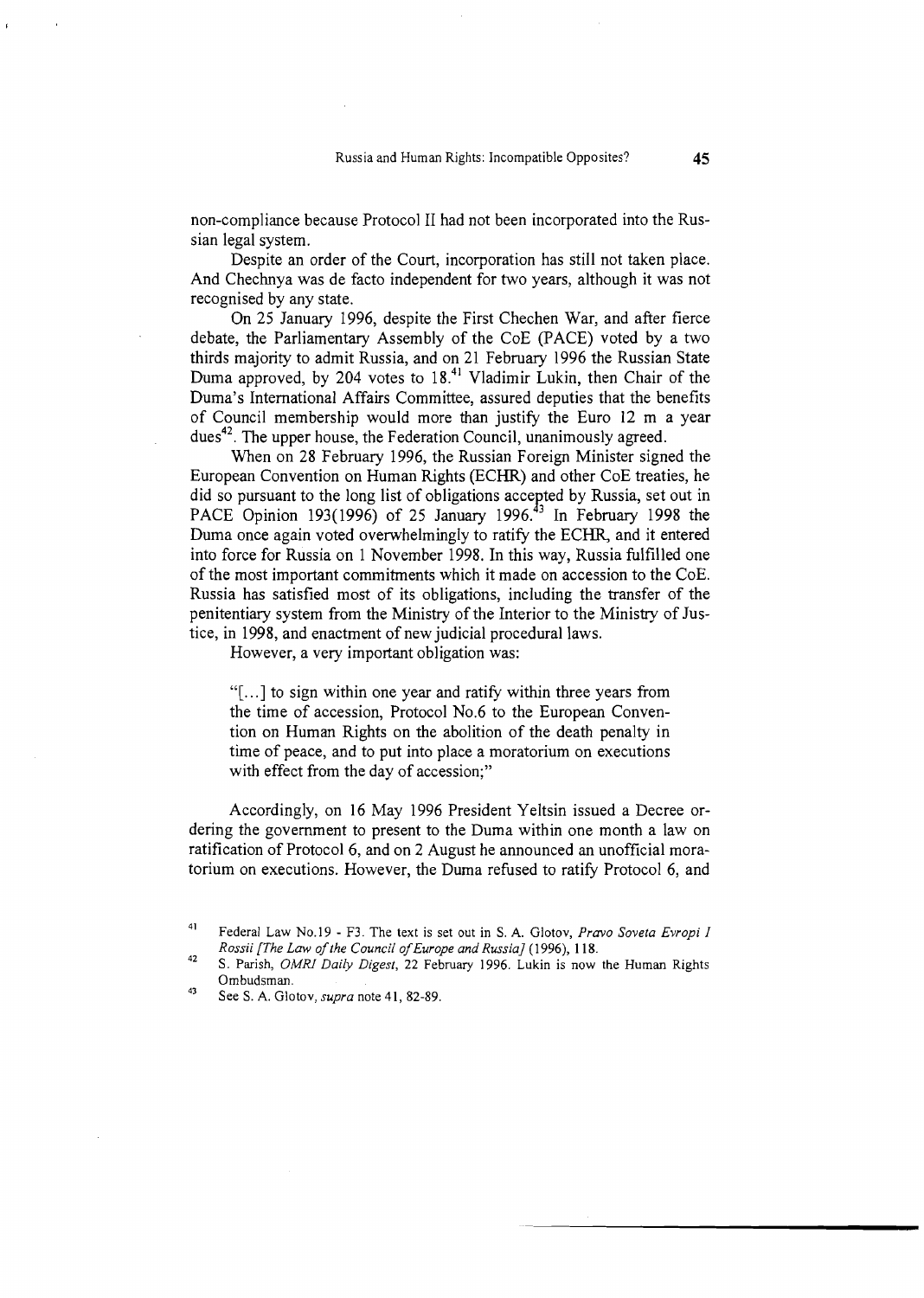also refused to enact a law on moratorium. In August 1999 the Russian Government once more submitted Protocol 6 to the Duma for ratification. This met a similar fate. The matter was resolved indirectly when, in February 1999, the Federal Constitutional Court held<sup>44</sup> that in order for the death penalty to be applied in Russia, the accused must in every part of Russia have the right to a trial by jury. At that time trial by jury existed in only 9 of 89 regions of Russia.

### F. Human Rights in Putin's Russia

From 2000 to 2003 President Putin expressly referred to himself as following in the footsteps of the great reforming Tsar, Alexander 11, and his law reforms of 1864. Putin too presided over creation of a system of justices of the peace; installation of jury trial throughout Russia with the exception of Chechnya; enhanced judicial status; a much reduced role for the prosecutor in criminal and civil trials. I have analysed Putin's speeches and the events of this period.<sup>45</sup> The reforms of 2001-2003 were driven through the Russian Parliament by Dmitrii Kozak of the President's Administration.<sup>46</sup> These included the three new procedural codes enacted from 2001 to 2003, Criminal,<sup>47</sup> Arbitrazh (Commercial),<sup>46</sup> and Civil,<sup>49</sup> as well as the radical improvements to Yeltsin's Criminal Code of 1996, 257 amendments in all, which were enacted on 8 December  $2003.^{50}$ 

Further reforming legislation were accompanied by the more controversial amendments of 17 December 2002 to the Laws "On the Constitutional Court", "On the Judicial System of the Russian Federation", and "On the Status of Judges in the Russian Federation", and the new Law "On the

- **<sup>44</sup>**Decision of 2 February 1999, No. 3-P, *Rossiskaya Gazeta,* I0 February 1999, English summary in Venice Commission, *Bulletin on Constitutional Case-Law,* Edition 1999-
- 1, 96-98.<br><sup>45</sup> B. Bowring, 'Russia in a Common European Legal Space. Developing effective remedies for the violations of rights by public bodies: compliance with the European Convention on Human Rights', in K. Hober (ed.), *The Uppsala Yearbook of East European Law 2004* (2005), 89-1 16.
- <sup>46</sup> The author worked as an expert for the Council of Europe with Mr Kozak on the draft of the new Criminal Procedural Code; Kozak is the most effective public servant in Russia.
- <sup>47</sup> Into force on 1 July 2002.
- <sup>48</sup> Into force in September 2002.
- 
- Into force in January 2003.<br>Federal Law No. 162-FZ "On Amendments and Modifications of the Criminal Code of the Russian Federation".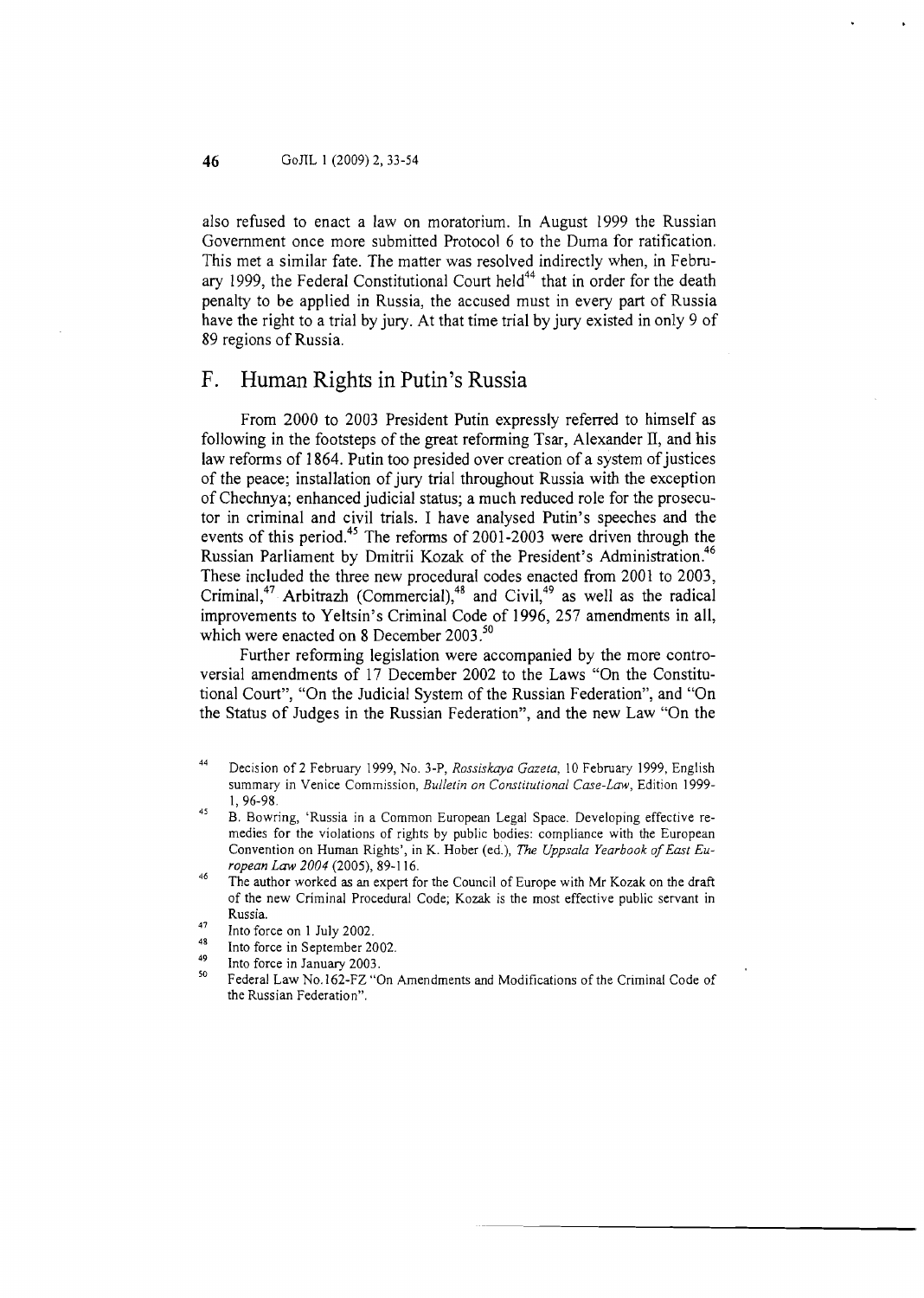Advokatura and Advocates' Activities" of 3 June 2002.<sup>51</sup> The Council of Europe had substantial expert input into all of this new legislation. However, the initial phase of legal reform from 2000, which included enactment of the new procedural codes referred to in the next paragraph, came to a definitive end in late 2003, simultaneously with the arrest of Mr Khodorkovsky and the destruction of YUKOS.

However, simultaneously with the speeches reported above, Putin was prosecuting with unprecedented ruthlessness a new conflict in Chechnya. It should be no surprise that in the course of the year 2000 the Russian government demonstrated the reality of its attitude to the ECHR. Experts who examined the correspondence between the Secretary General of the Council of Europe and the Foreign Minister of the Russian Federation concluded that the explanations provided by the Russian Federation "were not adequate and that the Russian Federation has failed in its legal obligations as a Contracting State under Article 52 of the Convention."<sup>52</sup>

The conclusion was:

Our conclusion in regard to point B is that the replies given by the Russian authorities are characterised by a total absence of any reference to the case-law of the Court and, most often, to the text of the Convention itself. They are characterised either by a total lack of information (in regard to Articles 3, 5 and 6 of the Convention and Article 2 of Protocol No. 4 and other provisions guaranteeing rights and freedoms) or by their general and evasive nature (in respect of Article 2 of the Convention).

The death penalty has continued to pose problems under Putin. Russia has not executed a convicted person since 1999. But the Criminal Procedural Code of 2001 extended jury trial to the whole of Russia except Chechnya, where it should be introduced not later than 1 January 2007. This would then, of course, trigger the restoration of the death penalty. However, on 15 November the State Duma adopted at first reading a draft law which

<sup>&</sup>lt;sup>51</sup> For analysis of these more recent developments, see P. Solomon & T. Foglesong, *Courts and Transition in Russia. The Challenge of Judicial Reform (2000); P. B. Ste*phan, 'Review of Peter H. Solomon, Jr. and T. S. Fogelsong Courts and Transition in Russia: The Challenge of Judicial Reform', 11 7 *Political Science Quarterly* (2002) 1,165-167; P. H. Solomon, 'Judicial Power in Russia: Through the Prism of Administrative Justice', 38 Law & *Sociew Review* (2004) 3, 549-582.

**<sup>52</sup>**T. Bh *et al.,* Consolidated Report Containing an Analysis of the Correspondence between the Secretary General of the Council of Europe and the Russian Federation under Article 52 of the European Convention on Human Rights, 26 June 2000, SG/Inf(2000)24, at http://www.coe.int/t/e/human\_rights/cddh/2.\_activities/Art52CM en.asp (last visited 27 April 2009).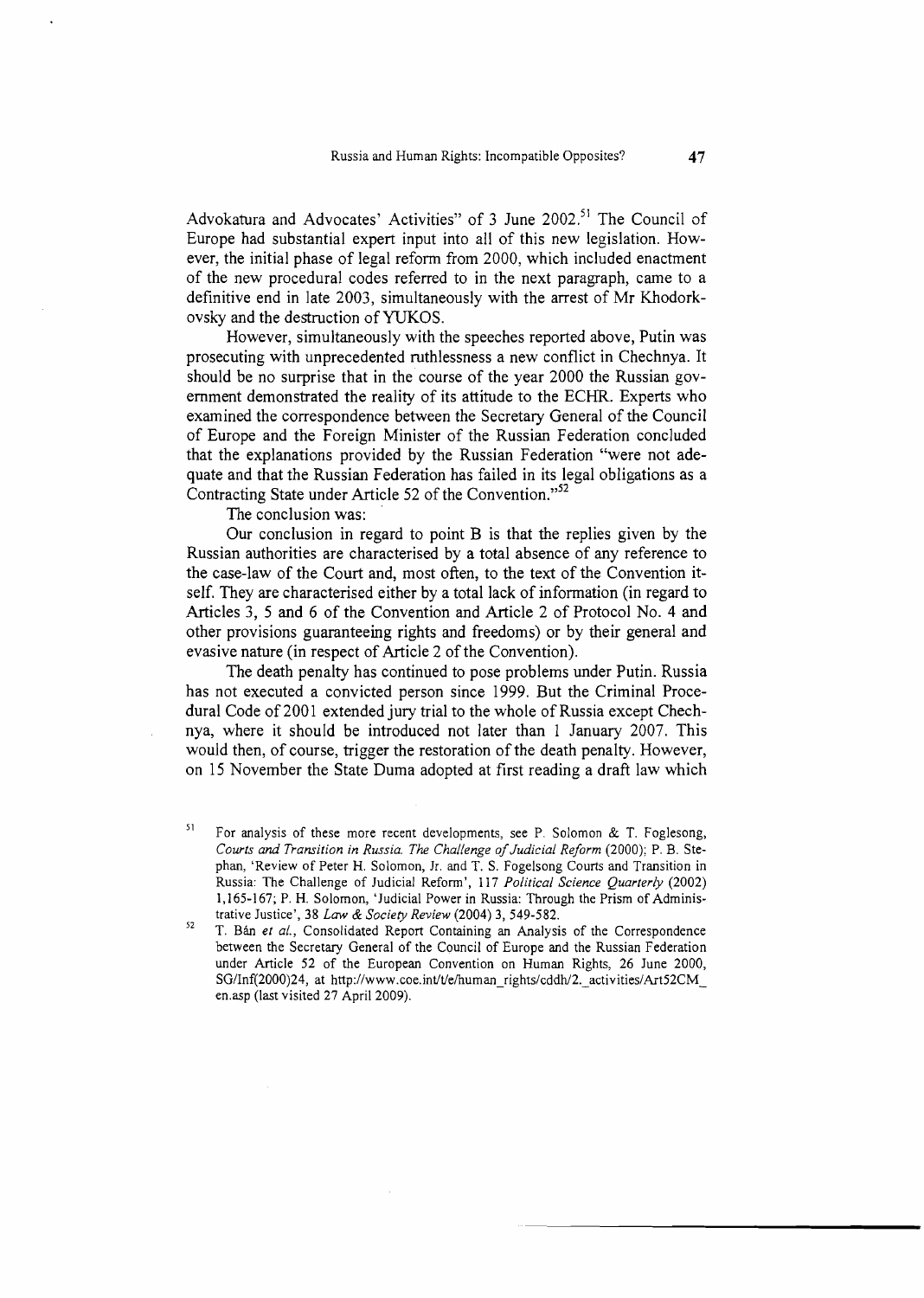changes the date for introduction of jury trials in Chechnya from 1 January 2007 to 1 January 2010.<sup>53</sup> The (good) reason they gave was that lists of potential jurors must be compiled by municipalities, which do not yet exist in Chechnya. On 27 December 2006, the draft law was signed by the President; and it was published in the Russian Gazette and came into force on 3 1 December 2006, in the nick of time.<sup>54</sup> So Russia has another three years before the death penalty will automatically become available once more.

Nonetheless, one of the more encouraging trends in the Putin era is that the Constitutional Court has consistently begun to refer to and apply the jurisprudence of the European Court of Human Rights.<sup>55</sup> The breakthrough was made in the case of *Maslov*, decided on 27 June 2000.<sup>56</sup> The case concerned the constitutionality of Articles 47 and 5 1 of the Criminal Procedural Code, and the issue at stake was the right to defence counsel following detention. According to the Code, a person in detention as a "suspected person" or an "accused", was entitled as of right to the presence of a defender. But this was not the case for a person brought to a police station to be interrogated as a "witness", even though attendance was compulsory, and might well lead to transformation into a suspect or accused. The Court not only referred to Article 14 of the ICCPR and Articles **5** and 6 of the ECHR, but for the first time cited the jurisprudence of the European Court of Human Rights. The Court held that the Code must not be read literally, since this would violate the spirit of the Constitution and of the Convention as interpreted by the Court.

Anton Burkov<sup>57</sup> has reviewed the 54 judgments by August 2004 citing the ECHR out of 215 altogether since the founding of the RCC in 1991, 166 since Russia's accession to the Council, and  $116$  since ratification.<sup>58</sup> Like Trochev, however, he is critical of the failure of the RCC to evaluate the case-law to which it refers, or even to reference it properly.

The Justices of the RCC also played a leading role in another legal breakthrough. In the Soviet period, the USSR was perhaps the most assiduous ratifier of UN instruments, but never allowed these to have any serious

<sup>&</sup>lt;sup>53</sup>http://prima-news.ru/eng/news/2006/11/17/37095.html (last visited 20 April 2009).<br><sup>54</sup> http://www.demokratia.ru/archive-ru/2007/obzor\_zakonov\_109.zip (last visited 20 April 2009).

**<sup>55</sup>** W. B. Simons, 'Russia's Constitutional Court and a Decade of Hard Cases: **A** Postscript', 28 *Review of Central and East European Law* (2003) 3-4, 655-678.<br>Case 11-P of 27 June 2000 - Trochev, *supra* note 36, 175, note 238.

<sup>&</sup>lt;sup>56</sup> Case 11-P of 27 June 2000 - Trochev, *supra* note 36, 175, note 238.<br><sup>57</sup> A. Burkov, *The Impact of the European Convention on Human and Application on Russian Law: Legislation and Application in 1996-2006* (2007).

**<sup>58</sup>***Id..* 36.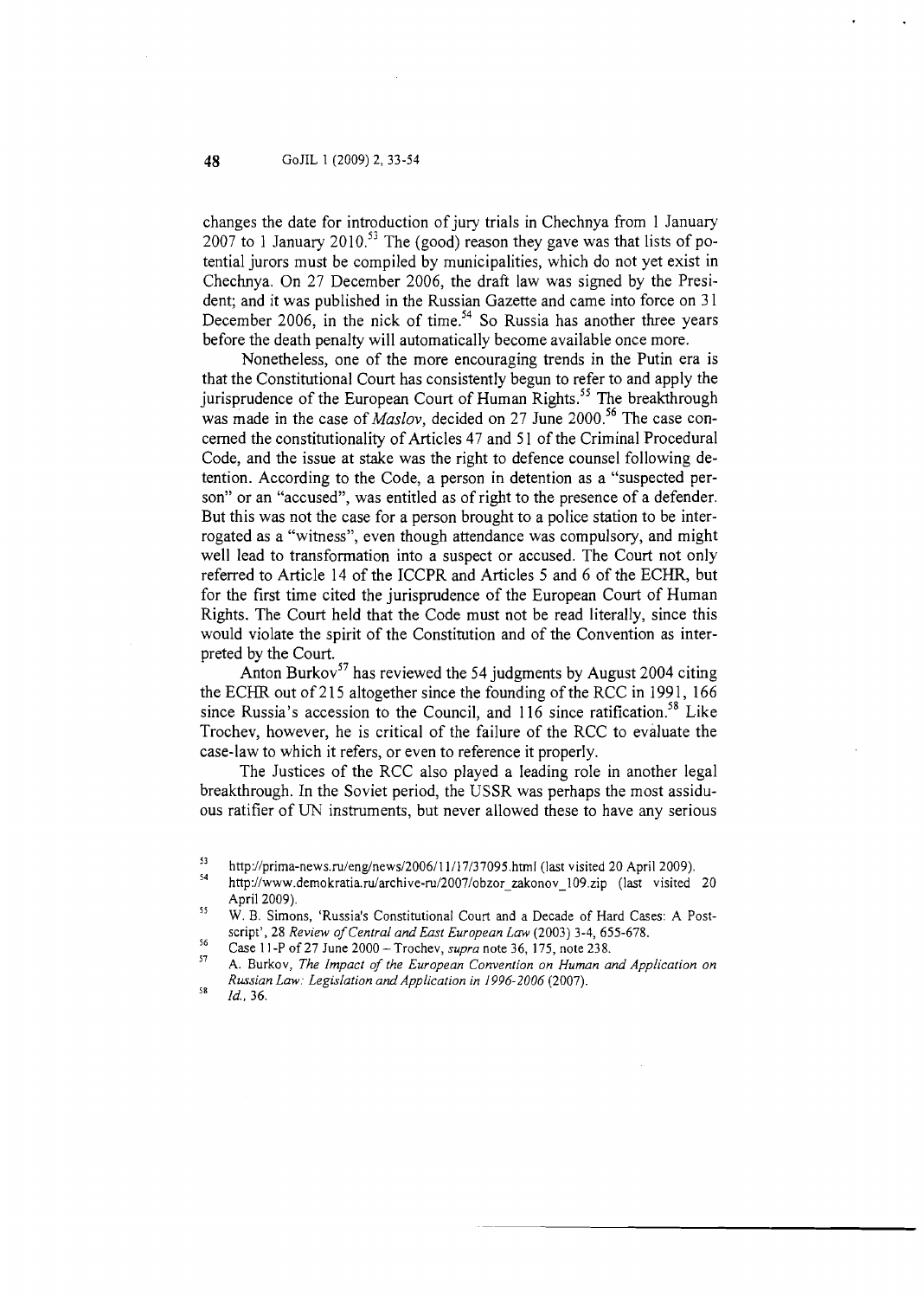internal effect. Thus, content must be given to Article 15 of the 1993 Constitution<sup>59</sup>, which provides not only that the Constitution itself has "the highest legal force and direct effect", but, by Article 15.4

Generally recognised principles and norms of international law and international treaties of the Russian Federation shall be an integral part of its legal system. If other rules have been established by an international treaty of the Russian federation than provided for by law, the rules of the international treaty shall apply.

The apotheosis of this new relationship seemed to have truly arrived with the Resolution of the Plenum of the Supreme Court of the Russian Federation of 10 October 2003. The Resolution is entitled *On application by courts of general jurisdiction of the commonly recognized principles and norms of the international law and the international treaties of the Russian*  Federation.<sup>60</sup> The Supreme Court consulted widely in composing this Resolution: participants in discussion included justices of the RCC, Justice Kovler, and other experts.<sup>61</sup>

However, Russia began to lose a number of high-profile cases in the Strasbourg Court. In May 2004, in *Gusinskiy v Russia*<sup>62</sup> the Court held that Russia had acted in bad faith in using the criminal justice system to force a commercial deal, by arresting the TV magnate. Ln July 2004, in *Ilagcu and Others v Moldova and Russia*<sup>93</sup> the majority of the Grand Chamber of the Court found that Russia rendered support to Transdniestria, which broke away from Moldova, amounting to "effective control". The first six Chechen applicants against Russia won their applications to Strasbourg in February 2005.<sup>64</sup> In April 2005 in *Shamayev and 12 others v Russia and Geor-*

**<sup>59</sup>**The 1993 Constitution can be found in English at http://www.kremlin.ru/eng/articles/ ConstMain.shtm1 (last visited 02 April 2009).

<sup>&</sup>lt;sup>60</sup>Resolution No. 5 adopted by the Plenum of the Supreme Court of the Russian Federation, 10 October 2003, English translation to be found on the web-site of the Supreme Court, at http://www.supcourt.ru/EN/resolution.htm (last visited 02 April 2009).

<sup>61</sup> Although former justice, now consultant, at the Constitutional Court, Tamara Morshchakova, takes the view that the resolution itself violates the Constitution  $-$  conversations with the author.

tions with the author. **<sup>62</sup>***Gusimkiy v. Russia,* ECHR, Application no. 70276101, decision of 19 May 2004.

*Ilagcu and Others* **v** *Moldova and Russia,* ECHR, Application no. 48787199, decision of 8 July 2004.

<sup>&</sup>lt;sup>64</sup>These applicants were represented, from 2000, by the author and his colleagues from the European Human Rights Advocacy Centre, which he founded, in partnership with the Russian human rights NGO "Memorial", with EU funding, in 2002.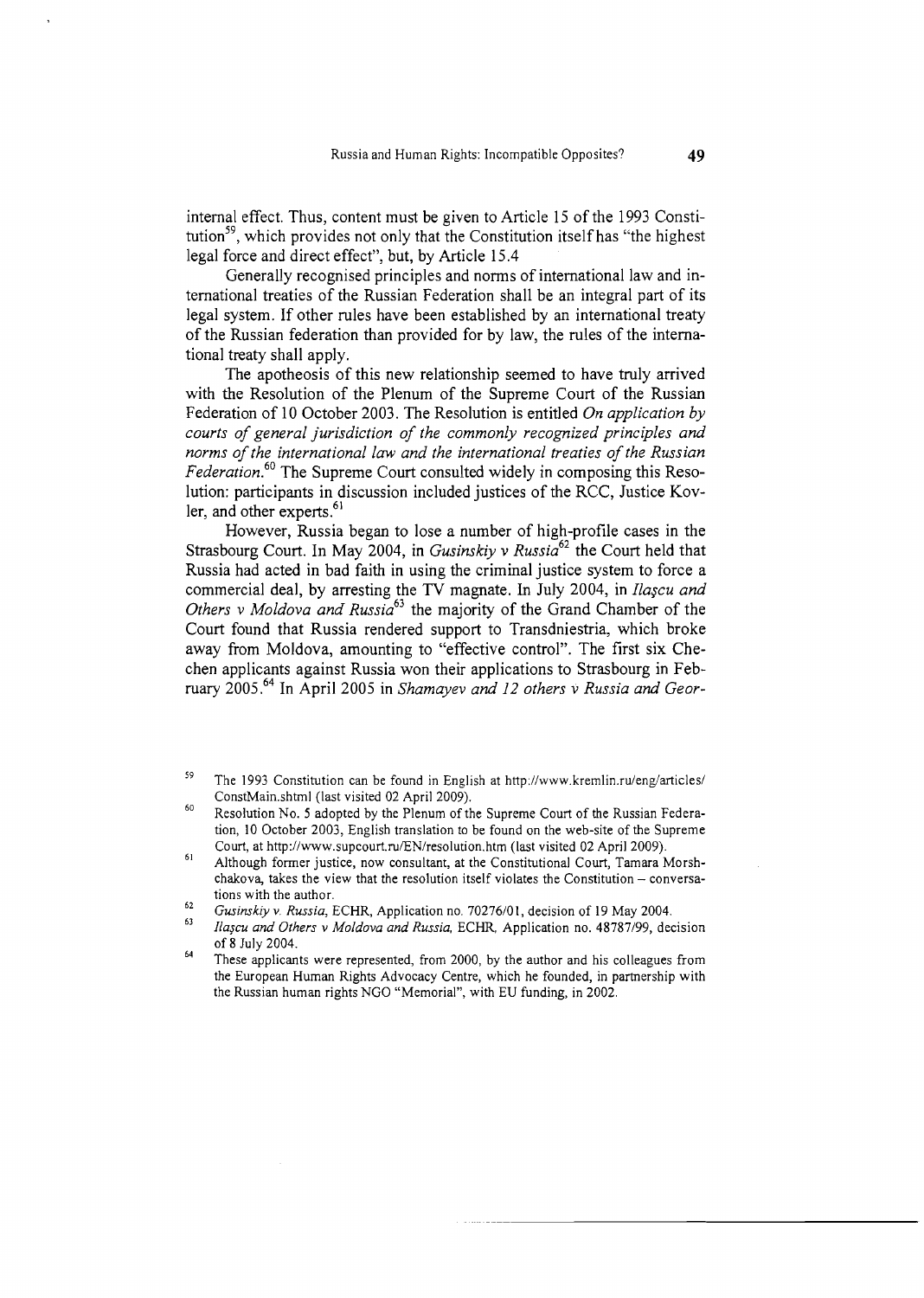*@a6',* the Court condemned Russia for deliberately refusing to cooperate with the Court despite diplomatic assurances; and in October 2002 the Court had given "interim measures" indicating to Georgia that Chechens who had fled to Georgia should not extradited to Russia pending the Court's consideration.

In 2006, the European Court of Human Rights delivered 102 judgments against the Russian Federation. The Court received 10 569 new applications (the highest from any one of the Council of Europe's 47 member states). At the beginning of 2007, there were 19 300 cases against Russia pending before the Court. This represented no less than 21,5 per cent of the total of cases from all of the 47 states which are now members of the Council of Europe *66.* 

Furthermore, a September 2006 report of the Committee on Legal Affairs and Human Rights (CLAHR) of PACE observed that "after the prompt reactions to the first European Court's judgments, the execution process has slowed down in the adoption of further legislative and other reforms to solve important structural problems [...I" This is diplomatic language describing what is essentially a freezing of Russia's relations with the Court. Such a frosty relation between Russia and the Court is simply not sustainable, since what is at stake is the very authority, and the integrity, of the Strasbourg enforcement mechanism.

These expressions of regret by CoE institutions, and the defeats in the cases noted above, received a stunning riposte from the Russian authorities when, on Wednesday 20 December 2006, the Russian State Duma (lower house of parliament) voted to refuse ratification of Protocol 14 to the ECHR. This Protocol, which must be ratified by every one of the CoE's 46 member states in order to come into force, is designed to streamline the procedure of the Strasbourg Court, so as to reduce the backlog of cases (now about 80,000 cases), and shorten the time needed to deliver a decision (now 5-6 years for a "fast-track" case, up to 12 years for other cases). The Vice-Speaker of the Duma, the nationalist Sergey Baburin, complained "[. . .] our voluminous membership fees (Euro 12m, the same as the UK) are being

Shamayev and 12 others v Russia and Georgia, ECHR, Application no. 36378/02, decision of 12 April 2005.

Survey of Activities, 2006, Registry of the European Court of Human Rights, Strasbourg, 2007, available at http://www.echr.coe.int/NR/rdonlyres/69564084-9825- 430B-9 150-A9 **137DD22737/0/SurveyofActivities2006.pdf** (last visited 02 April 2009).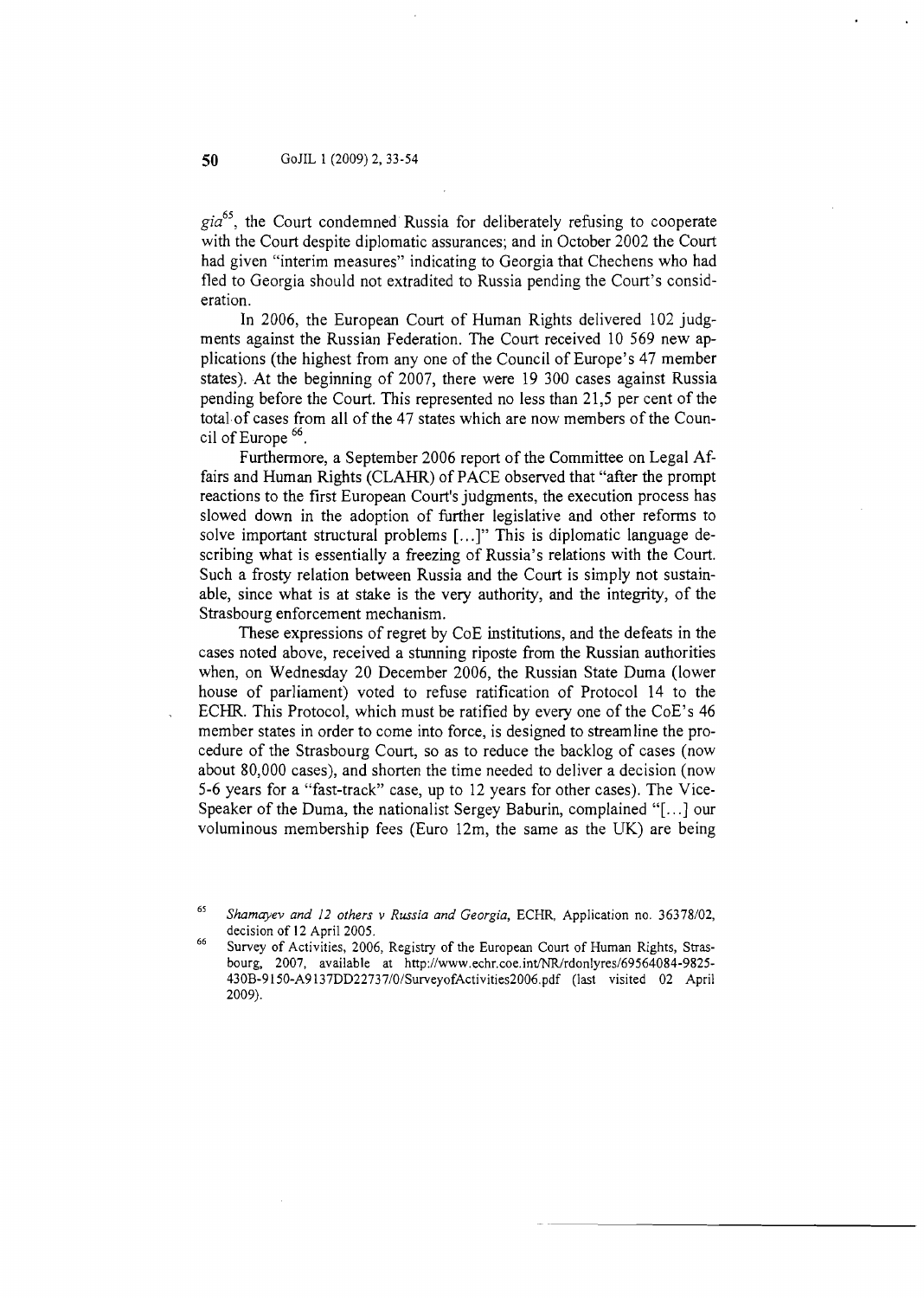used for attacks on our country" by the  $CoE<sup>67</sup>$  The Duma's decision was described in the Kommersant newspaper as "The Duma 'Gives It' to the European Court."<sup>68</sup> Alexei Mitrofanov, deputy chairman of the Duma's legislation committee, said that the Duma decision was "a direct order from the Kremlin.. . it is also a mystery what we can achieve by all this. We should simply have explained our grievances to the West".<sup>69</sup>

The Secretary General of the CoE, Terry Davis, immediately issued a Declaration expressing his disappointment that "essential and long-overdue changes  $[\dots]$  must be put on hold."<sup>70</sup> This is a rare response, and in diplomatic terms very strongly worded.

Any impression that the Duma had somehow thwarted Putin's genuine intent was dispelled when, on 11 January 2007 he met members of the "Civil Society Institutions and Human Rights Council". Former Constitutional Court judge and leading human rights supporter Tamara Morshchakova asked him specifically about the refusal to ratify Protocol 14. Putin replied:

"Unfortunately, our country is coming into collision with a politicisation of judicial decisions. We all know about the case of *Ilascu,* where the Russian Federation was accused of matters with which it has no connection whatsoever. This is a purely political decision, an undermining of trust in the judicial international system. And the deputies of the State Duma turned their attention also to that  $[\dots]^{n^{71}}$ 

The Council went on in February 2007 to analyse in depth the failure of Russia (and other states, especially Turkey) to cooperate with the Court.<sup>72</sup>

<sup>71</sup> The official transcript of this exchange has since the election of President Medvedev been removed from the President's website; but it is accurately reported at **http://www.demos-center.ru/reviews/l5999.html** (last visited 16 April **2009).** See also

<sup>72</sup> See the Report of the CLAHR, PACE, Member states' duty to co-operate with the European Court of Human Rights, Doc.11183, **9** February **2007; I** gave evidence to PACE in the course of preparation of this Report.

<sup>&</sup>lt;sup>67</sup> http://humanrightshouse.org/Articles/7680. (last visited 02 April 2009).

**<sup>68</sup>http://www.kommersant.com/p732043/r~5OO/State~Duma~European~Courti** (last visited **02** April **2009).** 

<sup>&</sup>lt;sup>69</sup>http://en.rian.ru/analysis/20061225/57808422.html (last visited 02 April 2009).<br><sup>70</sup>https://wcd.coe.int/ViewDoc.jsp?id=1078355&BackColorInternet=F5CA75&Back **ColorIntranet=F5Ca75&BackColorLogged=A9BACE** (last visited **02** April **2009).**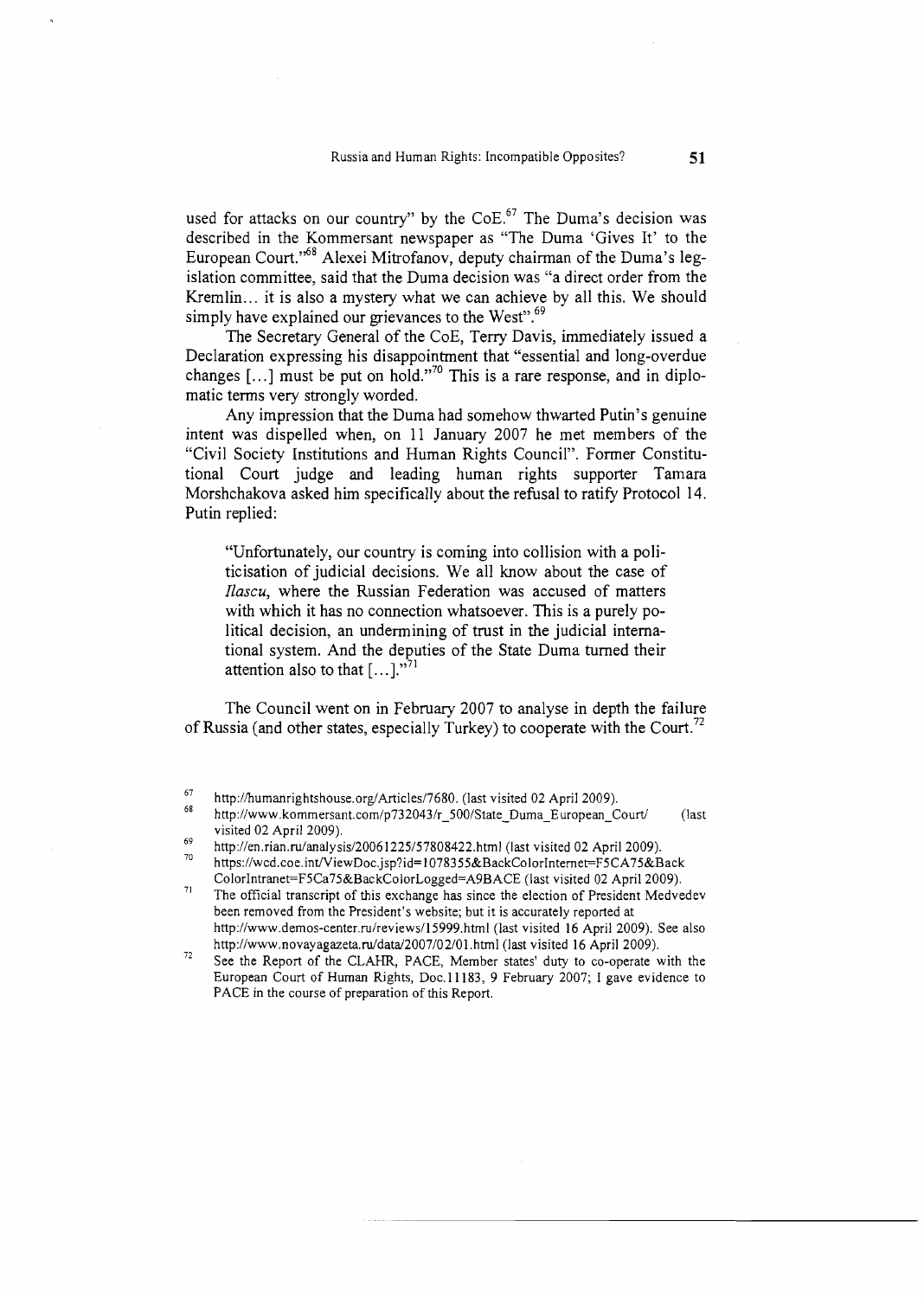In an unusual move, PACE passed a further follow-up Resolution on 2 October 2007. This stated, in part:

"6. Illicit pressure has also been brought to bear on lawyers who defend applicants before the Court and who assist victims of human rights violations in exhausting domestic remedies before applying to the Court. Such pressure has included trumped-up criminal charges, discriminatory tax inspections and threats of prosecution for "abuse of office". Similar pressure has been brought to bear on NGOs who assist applicants in preparing their cases.

7. Such acts of intimidation have prevented alleged victims of violations from bringing their applications to the Court, or led them to withdraw their applications. They concern mostly, but not exclusively, applicants from the North Caucasus region of the Russian Federation [. . **.]"73** 

Such public condemnation of a Council of Europe member state is without precedent.

On 15 April 2008 PACE published an introductory memorandum by Dick Marty, its Rapporteur on the situation in the North Caucasus. He highlighted ongoing human rights violations by security forces, including enforced disappearances, torture, and extrajudicial executions, and noted impunity for these violations of international law. The memorandum, entitled "Legal remedies for human rights violations in the North Caucasus," characterised the human rights situation in the region as "by far the most alarming" in all 47 Council of Europe member states.<sup>7</sup>

### G. Conclusion

Other scholars in this special issue are tackling the August 2008 war between Georgia and Russia. Georgia claims against Russia at the Interna-

PACE Resolution 1571 (2007), at http://assembly.coe.int/Main.asp?link=/Documents

/AdoptedText/ta07/ERES1571.htm#1 (last visited 02 April 2009).<br>Human Rights Watch "Council of Europe Failing on Russia. Urgent Need for Vigorous Monitoring in the North Caucasus", available at http://www.hrw.org/ eng**lishldocsl2008/04/15/russia18548.htm** (last visited 02 April 2009) and see also http://assembly.coe.int//Main.asp?1ink=http://assembly.coe.int/CommitteeDocs/2008/ 20080411\_ajdoc21\_2008.pdf (last visited 02 April 2009).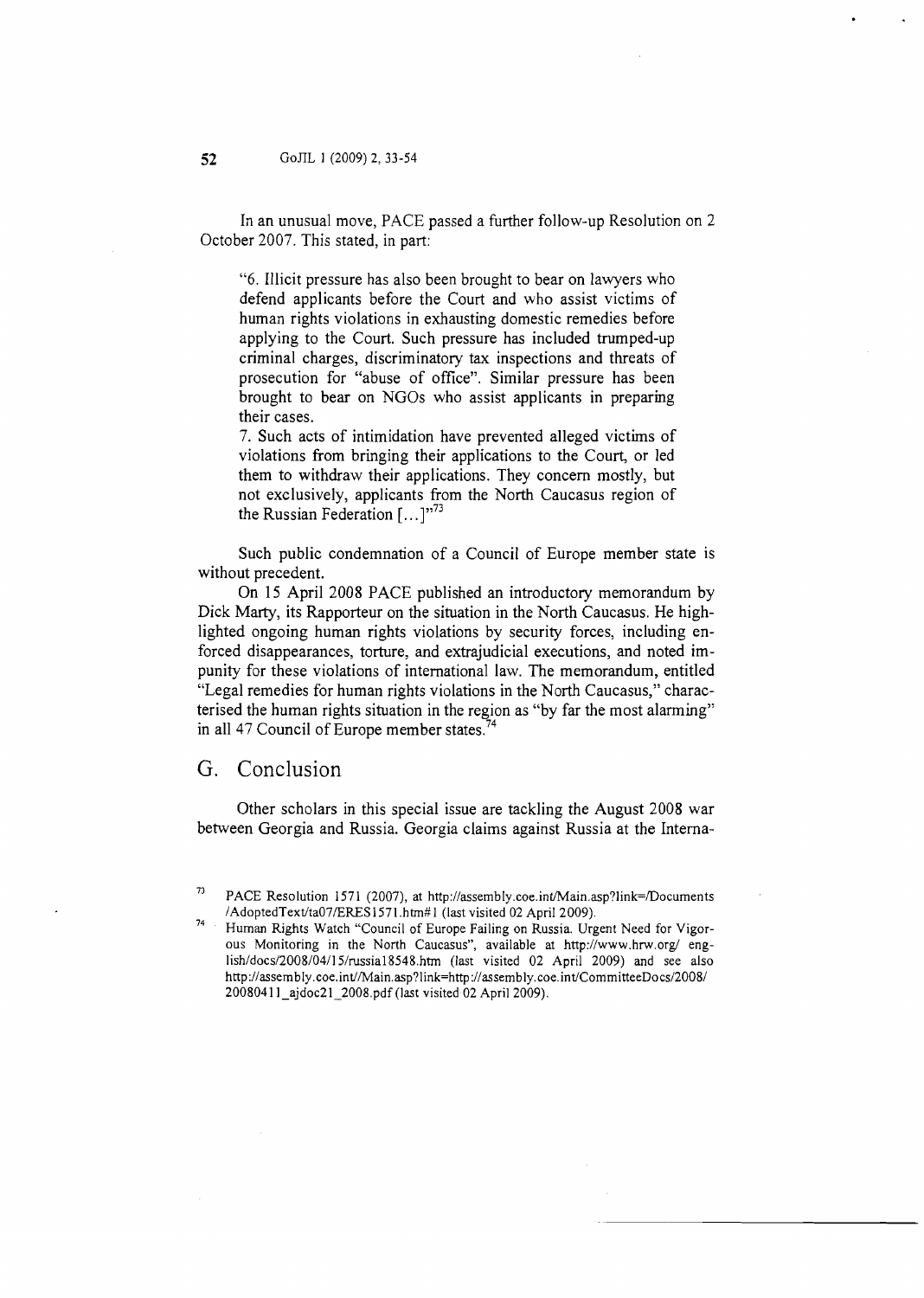tional Court of Justice are now under way, and Georgia is seeking to interest the Prosecutor at the International Criminal Court in investigating alleged war crimes by Russians.

In my view, the most significant proceedings are now taking place before the Strasbourg Court. It will be recalled that a very large number of Chechen cases, including violations of Article 3 of the ECHR, the prohibition of torture and inhuman and degrading treatment, have been brought against Russia arising out of the conflict since 1999. The applicants have won more than 30, many with the assistance of EHRAC.

Applications relating to the August War have been made from both the Russian and Georgian sides. In October 2008 the president of the Strasbourg Court, Jean-Paul Costa, announced that "[wle have received very close to 2,000 applications [. . .] from people living in South Ossetia, against Georgia. There will be a massive increase in the workload of the court. We cannot just throw away these cases."<sup>75</sup> It is plain that these applications are supported by Russia.

On 6 February 2009 Georgia lodged an interstate application against Russia, alleging serious and mass violations. Its initial application was lodged on 11 August 2008, and on 12 August the Court's President applied interim measures. And on 12 February 2009 EHRAC and its partner in Georgia the Georgian Young Lawyers Association announced<sup>76</sup> that they had jointly lodged 32 groups of cases on behalf of 132 Georgian citizens who allege killing or injuring of civilians, destruction of property, and illegal detention by Russian soldiers. Some complaints rely on Article 3 of the ECHR. However, it is highly unlikely that any judgments will be delivered for at least three years.

I therefore return to my starting thesis. Will Russia leave, or be forced to leave, the Council of Europe? I think this is very unlikely. First, the reforms which have sought to bring Russia into line with Council of Europe standards and expectations are not alien implants, but to a large extent the restoration of the great reforms of the 1860s. Second, the Convention itself is now very much part of Russian law, and an intrinsic part of the education of the new generations of Russian lawyers and judges. Third, Russian human rights defenders, despite increasingly onerous NGO legislation, continue to promote human rights in every possible forum, not least at Strasbourg.

<sup>&</sup>lt;sup>75</sup>http://www.alertnet.org/thenews/newsdesk/L6112324.htm (last visited 02 April 2009).<br><sup>76</sup> http://www.londonmet.ac.uk/londonmet/library/k13142\_3.pdf (last visited 02 April 2009).